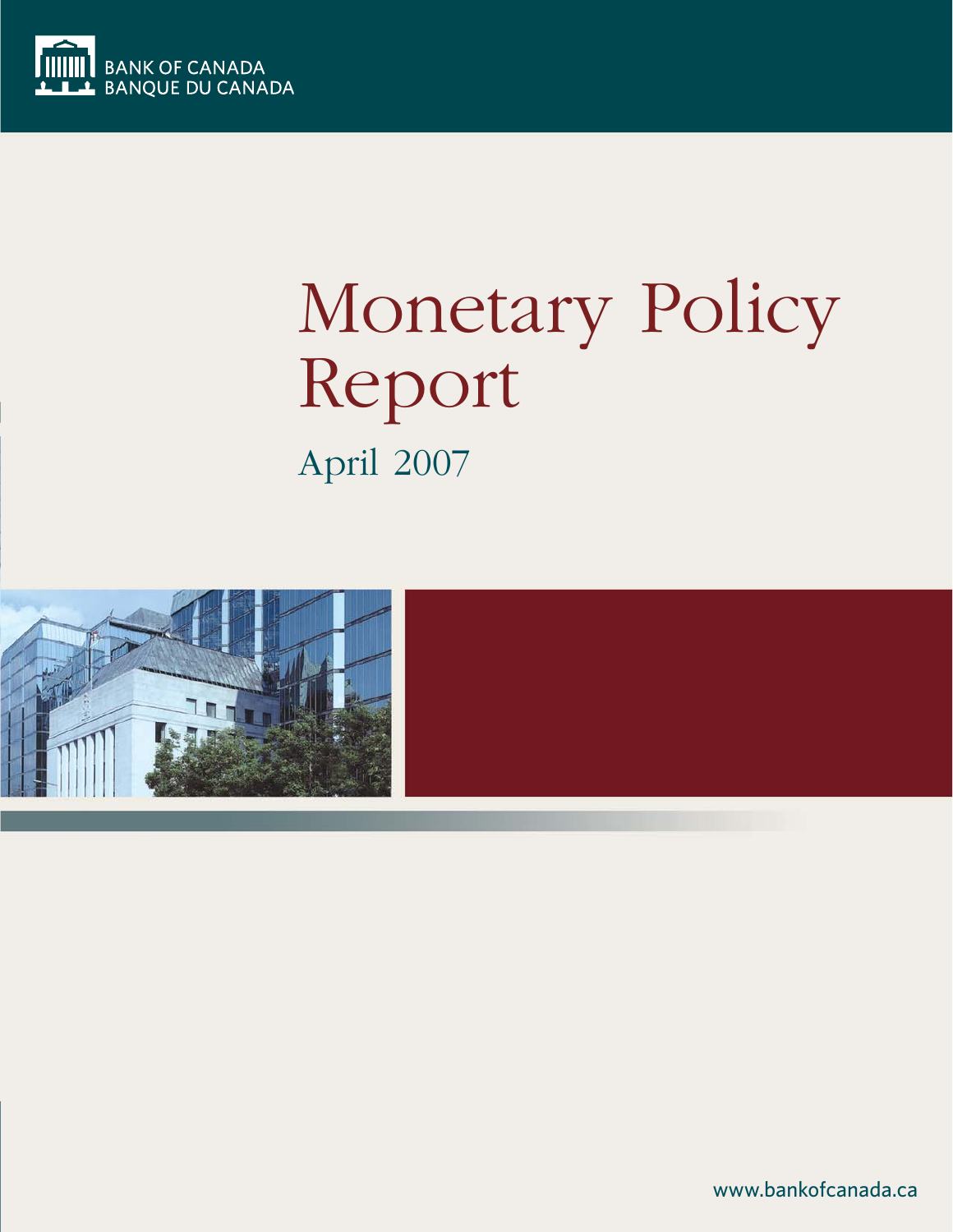# CANADA'S INFLATION-CONTROL STRATEGY\*

## **Inflation control and the economy**

- Inflation control is not an end in itself; it is the means whereby monetary policy contributes to solid economic performance.
- Low inflation allows the economy to function more effectively. This contributes to better economic growth over time and works to moderate cyclical fluctuations in output and employment.

## **The monetary policy instrument**

- Announcements regarding the Bank's policy instrument—the target overnight interest rate—take place, under normal circumstances, on eight prespecified dates during the year.
- In setting a target for the overnight rate, the Bank of Canada influences short-term interest rates to achieve a rate of monetary expansion consistent with the inflation-control target. The transmission mechanism is complex and involves long and variable lags—the impact on inflation from changes in policy rates is usually spread over six to eight quarters.

#### **The targets**

• In February 1991, the federal government and the Bank of Canada jointly agreed on a series of targets for reducing total CPI inflation to the midpoint of a range of 1 to 3 per cent by the end of 1995. The inflation target has been extended a number of times. In November 2006, the agreement was renewed for a period of five years to the end of 2011. Under this agreement, the Bank will continue to conduct monetary policy aimed at keeping total CPI inflation at 2 per cent, with a control range of 1 to 3 per cent around the target.

## **Monitoring inflation**

In the short run, a good deal of movement in the CPI is caused by transitory fluctuations in the prices of such volatile components as fruit and gasoline, as well as by changes in indirect taxes. For this reason, the Bank uses a *core* measure of CPI inflation as an indicator of the underlying trend in inflation. This core measure excludes eight of the most volatile components of the CPI and adjusts the remaining components to remove the effect of changes in indirect taxes.

*Bank of Canada 234 Wellington Street Ottawa, Ontario K1A 0G9*

CN ISSN 1201-8783

Printed in Canada on recycled paper

See "Joint Statement of the Government of Canada and the Bank of Canada on the Renewal of the Inflation-Control Target." Press Release (23 November 2006) and Background Information. Reprinted in the *Bank of Canada Review* (Winter 2006–2007): 45–59.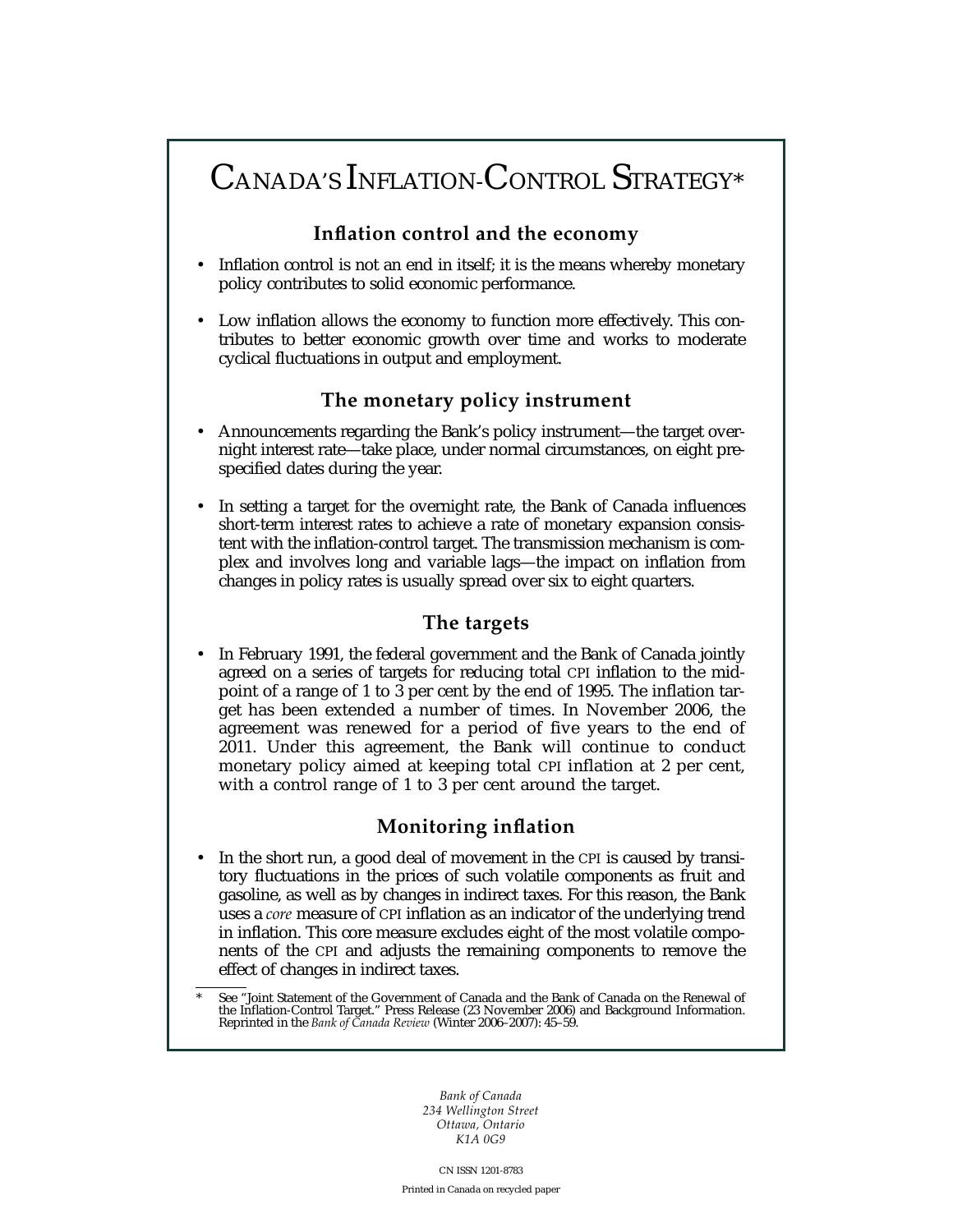

# MONETARY POLICY REPORT

**— April 2007 —**

*This is a report of the Governing Council of the Bank of Canada: David Dodge, Paul Jenkins, Sheryl Kennedy, Pierre Duguay, David Longworth, and Tiff Macklem.*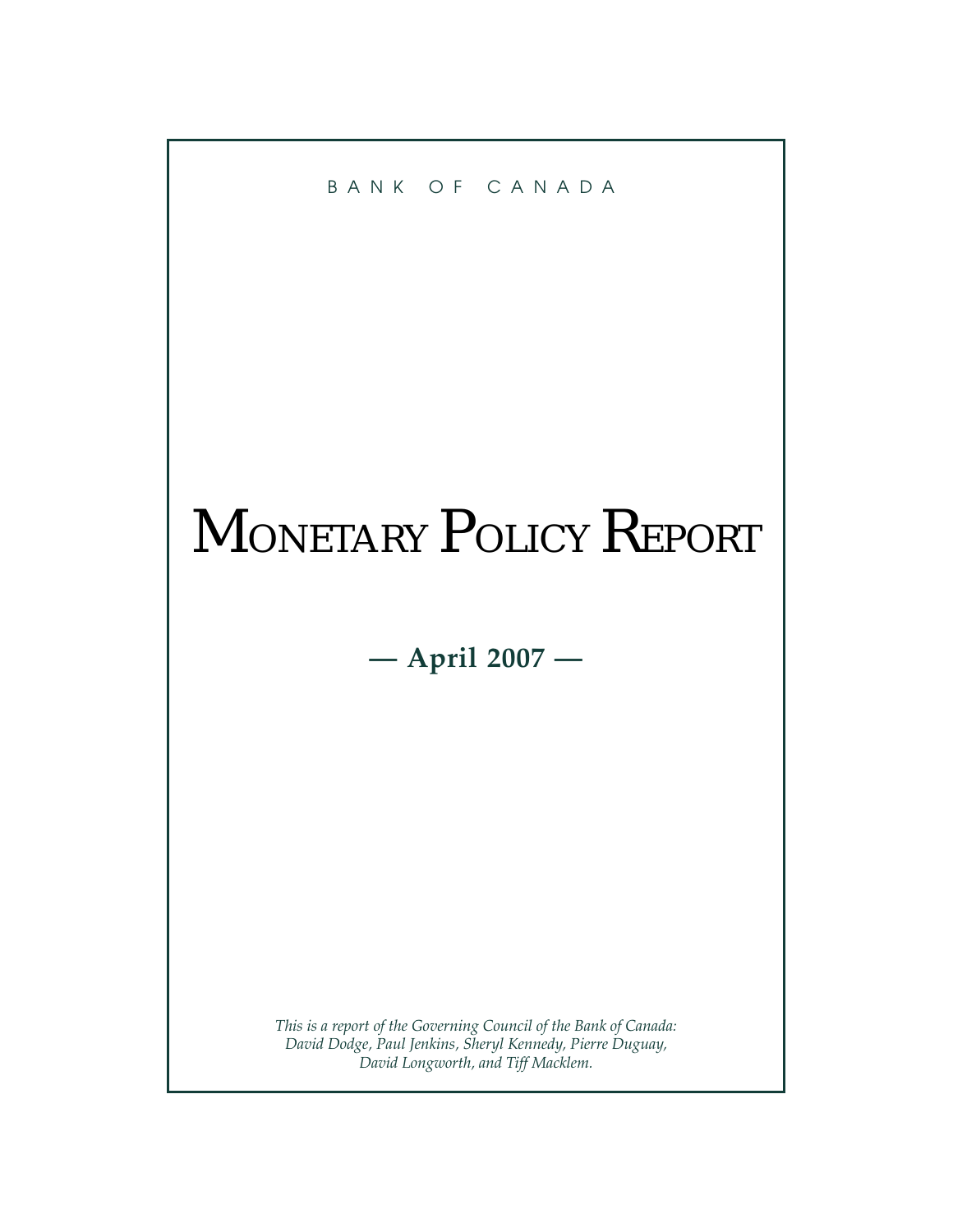By the early 1990s, the Bank decided to achieve price stability by directly targeting inflation. That inflation-targeting system worked so well that it has been renewed four times, most recently near the end of last year. This means that we will continue with our goal of holding inflation to 2 per cent . . . over the coming five years.

David Dodge

*Governor, Bank of Canada 8 March 2007*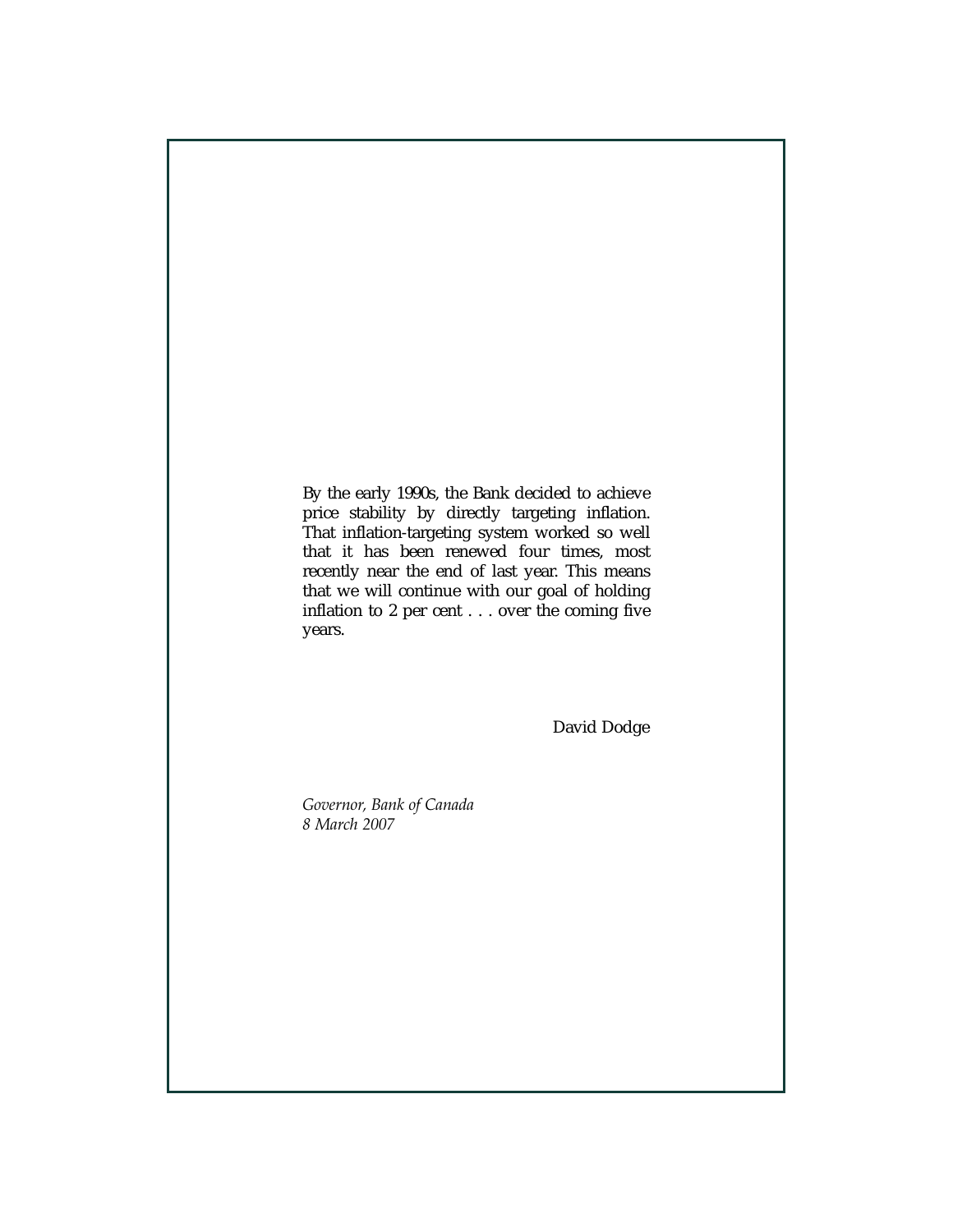# **CONTENTS**

| 2. Recent Developments in Inflation 7                                                           |
|-------------------------------------------------------------------------------------------------|
| Inflation and the 2 per cent target $\dots\dots\dots$<br>Factors at work on inflation 9         |
|                                                                                                 |
| Aggregate supply 12                                                                             |
| Estimated pressures on capacity 13                                                              |
| Commodity and output prices                                                                     |
| and the terms of trade15                                                                        |
| 3. Financial Developments  18                                                                   |
| Policy interest rates and exchange rates18<br>Credit conditions and other financial             |
| developments 20                                                                                 |
|                                                                                                 |
|                                                                                                 |
| International background 23                                                                     |
| Aggregate demand and supply in Canada 26                                                        |
| The outlook for inflation 28                                                                    |
| Risks to the outlook 32                                                                         |
| <b>Technical Boxes</b>                                                                          |
| Developments in the<br>1.<br><b>U.S. Housing Market and</b><br>Their Implications for Canada 11 |
| <b>Total Home Equity Borrowing</b><br>2.                                                        |

|--|--|--|--|--|--|--|--|--|--|--|--|--|--|--|--|--|--|--|--|--|--|--|--|--|--|--|--|

3. [Estimates of Trend Labour Input](#page-30-0) . . . . . . . 30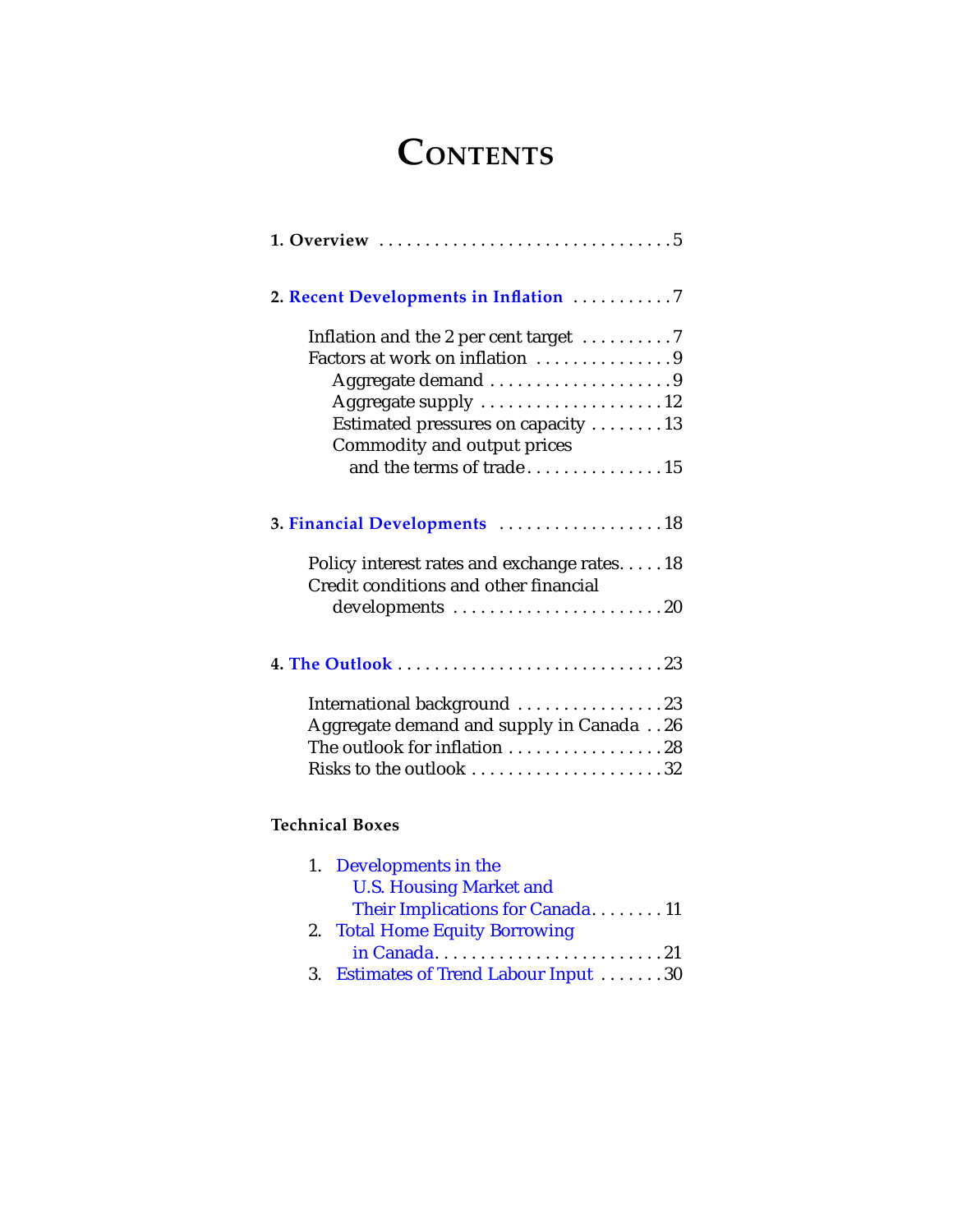## 1. OVERVIEW

Growth in the Canadian economy has been essentially in line with the expectations set out in the Bank's January *Monetary Policy Report Update*. But inflation has been higher than expected because pressures on capacity over the past year have been stronger than previously judged, and the prices of food and gasoline have recently risen more than expected. After considering the full range of indicators, the Bank now judges that the Canadian economy was operating just above its production capacity in the first quarter of this year.

Robust domestic demand continues to support Canada's economic growth, and there has also been stronger-than-expected growth outside North America, which has led to rising demand for, and prices of, many commodities. However, the slowing U.S. economy has had a moderating effect on economic growth in Canada.

Over the projection horizon, domestic demand should remain robust, although not as strong as in recent years. With the U.S. slowdown now expected to be somewhat more prolonged than previously projected, net exports should exert a slightly greater drag on growth in 2007. All told, the Canadian economy is expected to expand at a rate slower than potential through 2007, and in line with potential through 2008 and 2009.

With the excess demand in the economy expected to disappear in the second half of this year, and with pressures on housing prices expected to continue to ease, core inflation is projected to decline to 2 per cent by the end of 2007 and remain there through the projection period. If energy prices evolve in line with those currently reflected in futures markets, total inflation should average just below 2 per cent in the second quarter of 2007 before moving above the 2 per cent target and peaking below 3 per cent near the end of 2007. Total inflation should then return to target by mid-2008.

The upside risk to the Bank's inflation projection is that the recent strength of inflation could be more persistent than projected. Pressures on capacity could be greater and more prolonged than currently judged. The strong growth in household credit and broad money continues to point to this upside risk. As well, the downward pressure on inflation from the prices of imported goods could diminish more quickly than expected, and global food and energy prices could put more upward pressure on inflation.

*This report includes information received up to the fixed announcement date on 24 April 2007.*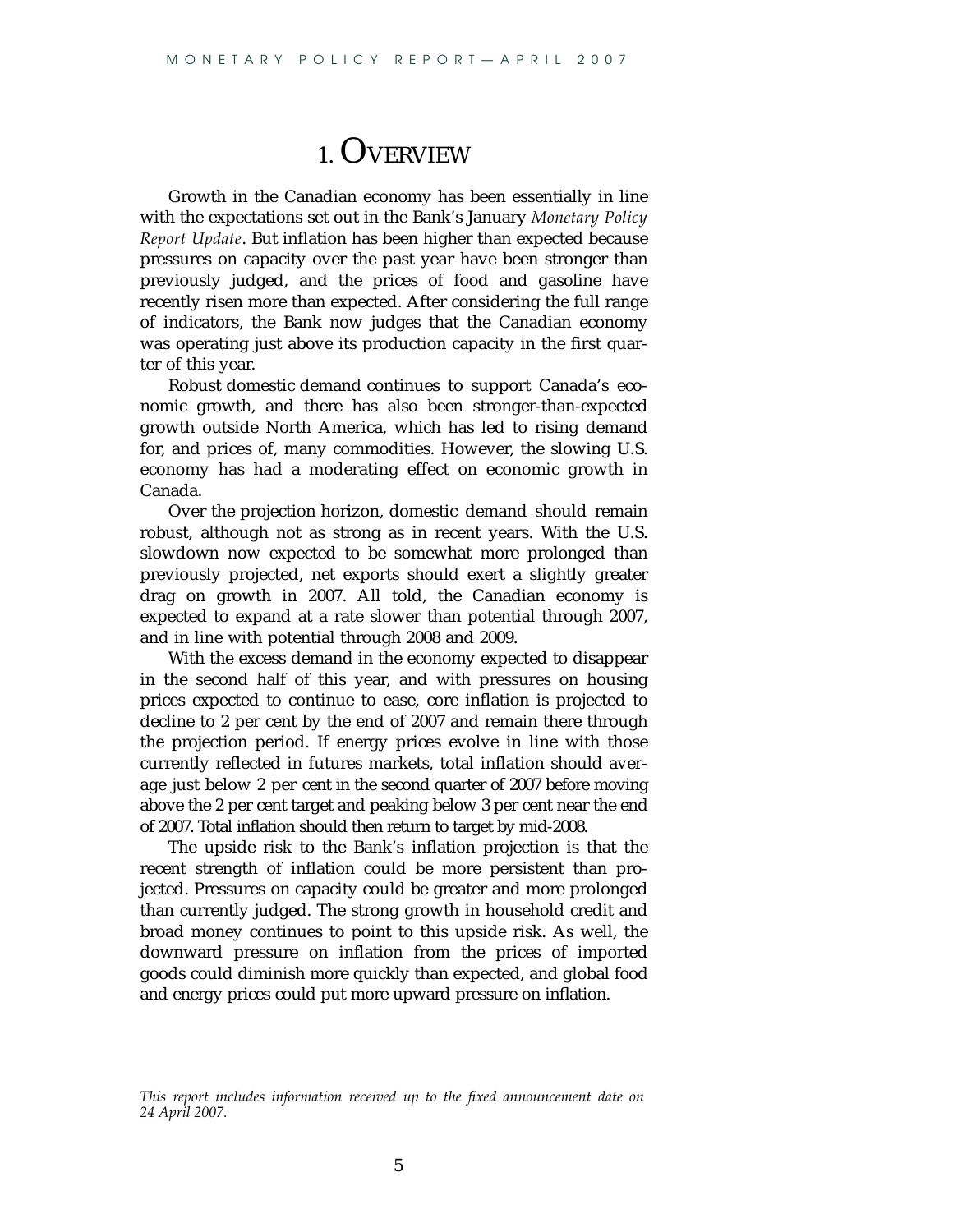The downside risk to inflation continues to come from the possibility of a slowdown in the U.S. economy that is more pronounced than that already incorporated in the Bank's base-case projection.

The Bank continues to judge that the risks to its inflation projection are roughly balanced, although there is now a slight tilt to the upside.

The Bank left its key policy interest rate unchanged at 4.25 per cent on 6 March and 24 April. The current level of the target for the overnight rate is judged, at this time, to be consistent with achieving the inflation target over the medium term.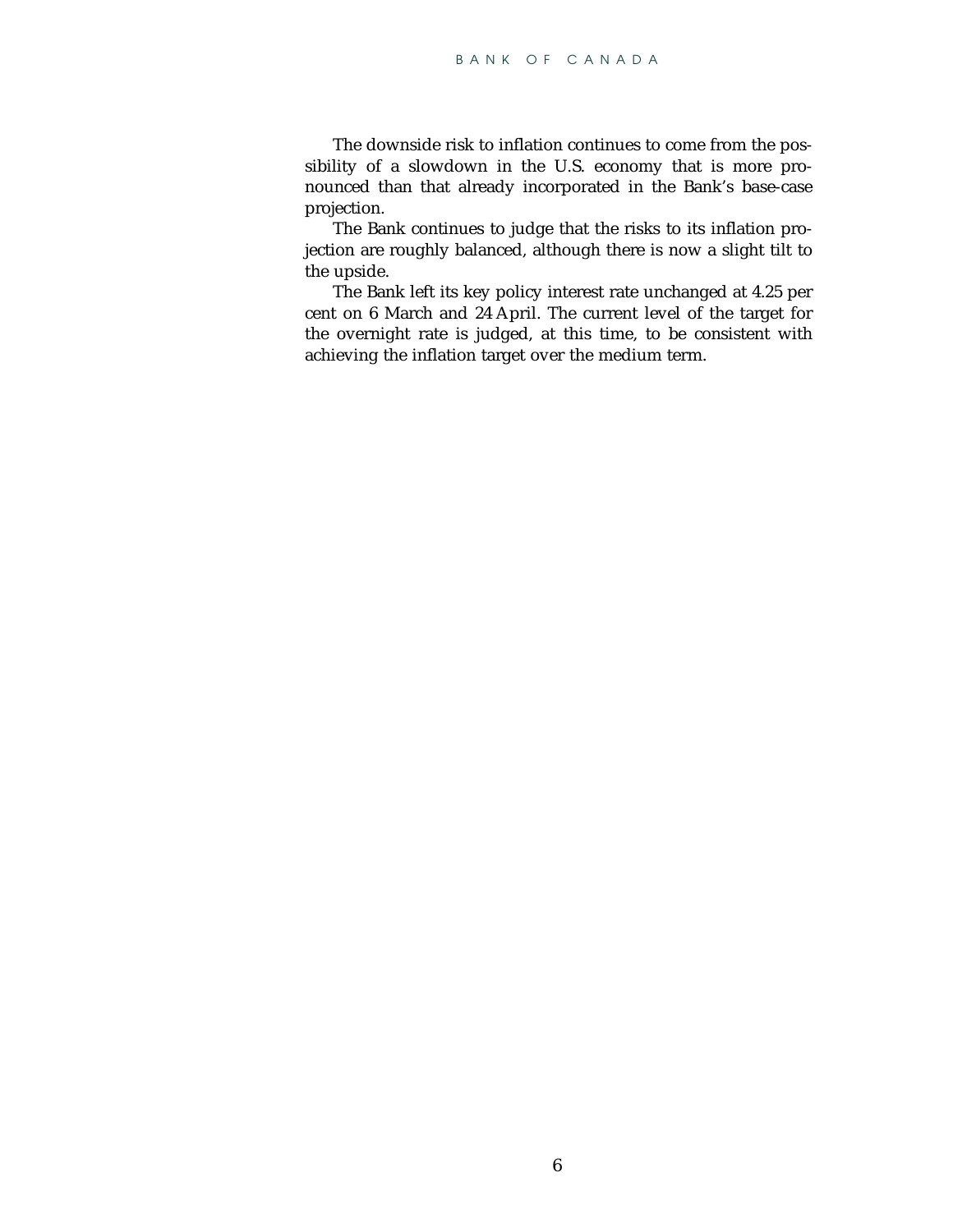# <span id="page-7-0"></span>2. RECENT DEVELOPMENTS IN INFLATION

#### **Inflation and the 2 per cent target**

The year-over-year rate of increase in the total CPI has been higher than projected in the January *Update*, having risen from 1.3 per cent in the last quarter of 2006 to 1.9 per cent in the first quarter of 2007. If the effect of changes in indirect taxes is excluded, the rate of increase in the total CPI in the first quarter of 2007 was 2.4 per cent. The core rate of inflation increased to 2.3 per cent over the same period (Chart 1), also slightly higher than expected.<sup>1</sup>

The core rate of inflation has been moving up since the spring of 2006. Capacity pressures stemming from strong domestic demand have contributed to an increase in inflationary pressures, especially on the prices of components such as shelter services and, to a lesser extent, of services other than shelter. $<sup>2</sup>$  As well, the downward pressure</sup> on the core rate coming from reduced prices for many import-

*CPI inflation rose to 1.9 per cent in the first quarter of 2007 . . .*

*...which was higher than expected.*



<sup>1.</sup> The core measure of inflation excludes eight of the most volatile components of the CPI and removes the effect of changes in indirect taxes on the remaining components. The eight volatile components are fruit, vegetables, gasoline, fuel oil, natural gas, intercity transportation, tobacco, and mortgageinterest costs.

2. It should be emphasized that the effect of changes in indirect taxes is removed for the analysis of the changes in the components of the core CPI.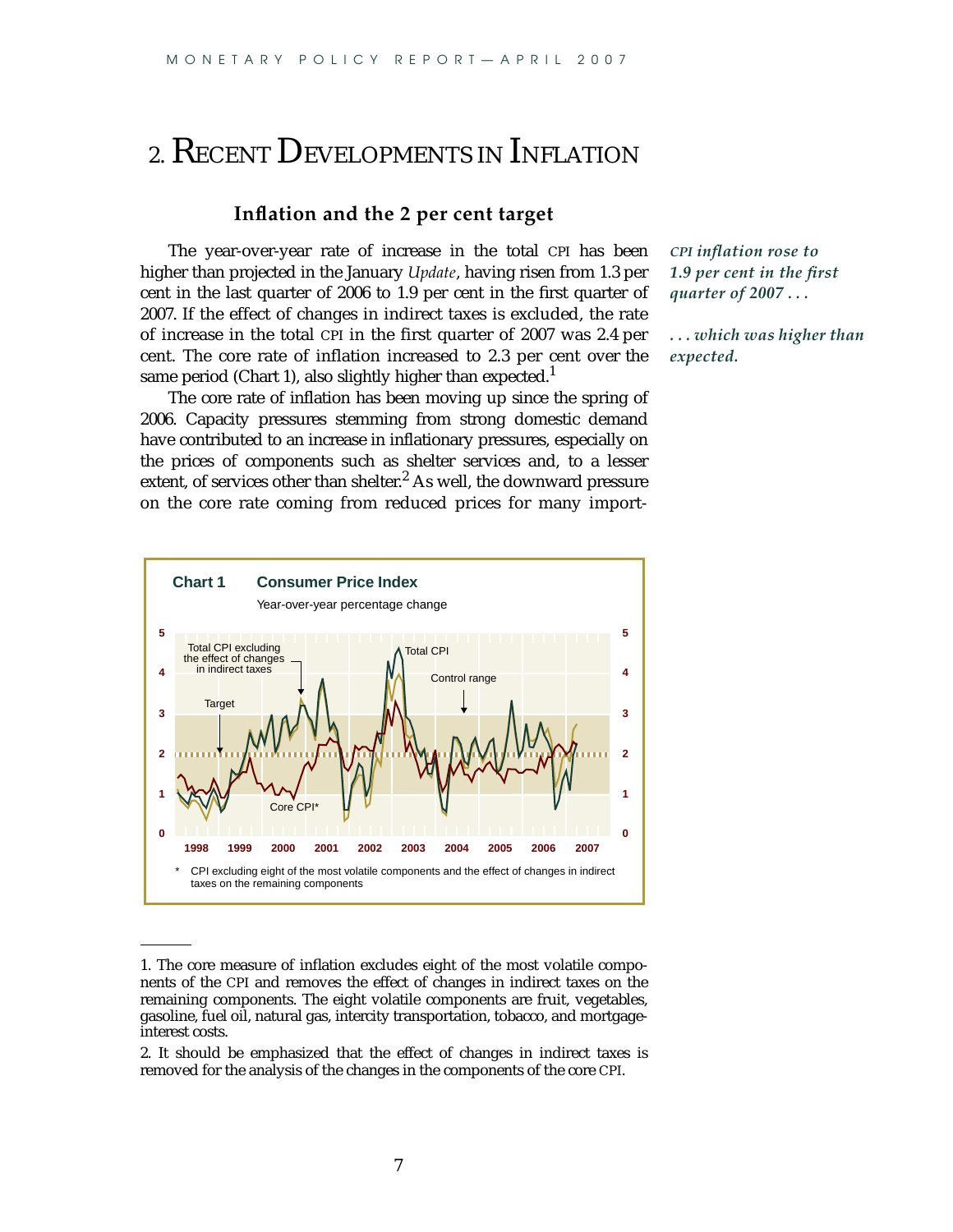*In addition to higherthan-expected increases in the prices of several components of the core rate of inflation . . .*

*. . . there have been unanticipated increases in the prices of more volatile components.*

*The underlying trend of inflation has been running slightly above 2 per cent.*

*Key medium- and longerterm indicators of inflation expectations remain quite close to 2 per cent.*

intensive goods (such as clothing and durable goods other than automobiles) has lessened somewhat.

In the first quarter of 2007, the year-over-year rate of increase in housing prices eased slightly more than anticipated at the time of the January *Update*. However, this was more than offset by higher-than-expected increases in the prices of several other components of the core rate of inflation. In particular, the recent surge in the prices of grains and oilseeds, stemming partly from the persistent rise in the demand for biofuels, has contributed to higher core food prices. Prices of imported clothing, durable goods excluding autos, and of core services other than housing have also come in higher than anticipated.

The higher-than-expected increase in total CPI inflation in the first quarter of 2007 reflected both the higher-than-projected core rate and increases in the prices of some of the more volatile components. Fruit and vegetable prices rose unexpectedly as a result of weather-related reductions in North American supplies. Gasoline prices were higher than projected, partly owing to temporary production disruptions at oil refineries, although the impact of higher prices for crude oil also played a role.

Other measures of the trend rate of inflation that the Bank follows have also moved up above 2 per cent when the effect of changes in indirect taxes is excluded (Chart 2). $3$ 

Key medium- and longer-term measures of inflation expectations continue to be close to 2 per cent. In the Bank's spring *Business Outlook Survey*, 88 per cent of firms expected CPI inflation to be within a range of 1 to 3 per cent, on average, over the next two years. Consistent with the temporary reduction in CPI inflation stemming from the cut in the GST, the average private sector forecast for total CPI inflation in 2007 was slightly below 2 per cent, while consensus forecasts of inflation over the longer term continued to be very close to 2 per cent.

<sup>3.</sup> Note that CPIW is affected by changes in the GST and other indirect taxes. Removing this effect would push the rate of change of CPIW above 2 per cent.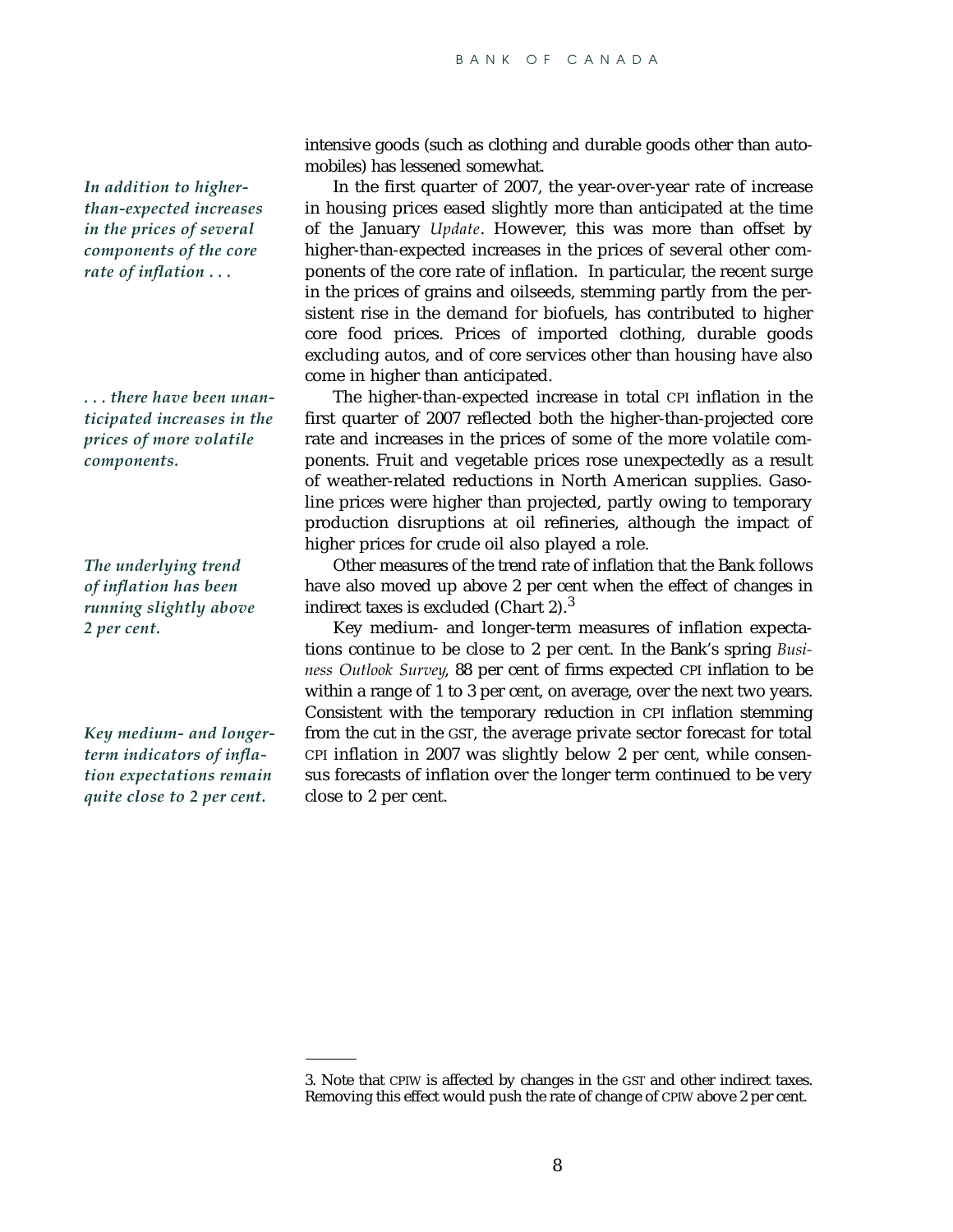

#### **Factors at work on inflation**

#### Aggregate demand

Real GDP growth in Canada slowed modestly in the second half of 2006, increasing by 2.0 per cent in the third quarter and by 1.4 per cent in the fourth quarter. The outcome for the fourth quarter was very close to the 1.5 per cent projected in the January *Update,*<sup>4</sup> with a decrease in inventory investment exerting a significant drag on growth (Chart 3). The inventory correction appears to have been largely completed by the end of 2006. Currently available information suggests that real GDP grew by about 2.5 per cent in the first quarter of 2007, close to the 2.4 per cent rate projected in the last *Update*.

Although the growth of final domestic demand has slowed since the middle of 2006 from the very strong pace registered in the first half, it remained the chief driver of GDP growth. Further substantial increases in capital spending by businesses reflected relatively high overall profitability, earlier reductions in the prices of imported machinery and equipment, and continued favourable financing conditions. With solid employment growth, real personal disposable income continued to rise, as did household net

*As projected, growth in Canada's real GDP slowed further in the fourth quarter of 2006.*

*While final domestic demand has slowed somewhat since the middle of 2006, it remained the chief driver of GDP growth.*

<sup>4.</sup> The level of real GDP was marginally higher than expected, owing to a small upward revision to growth in the third quarter.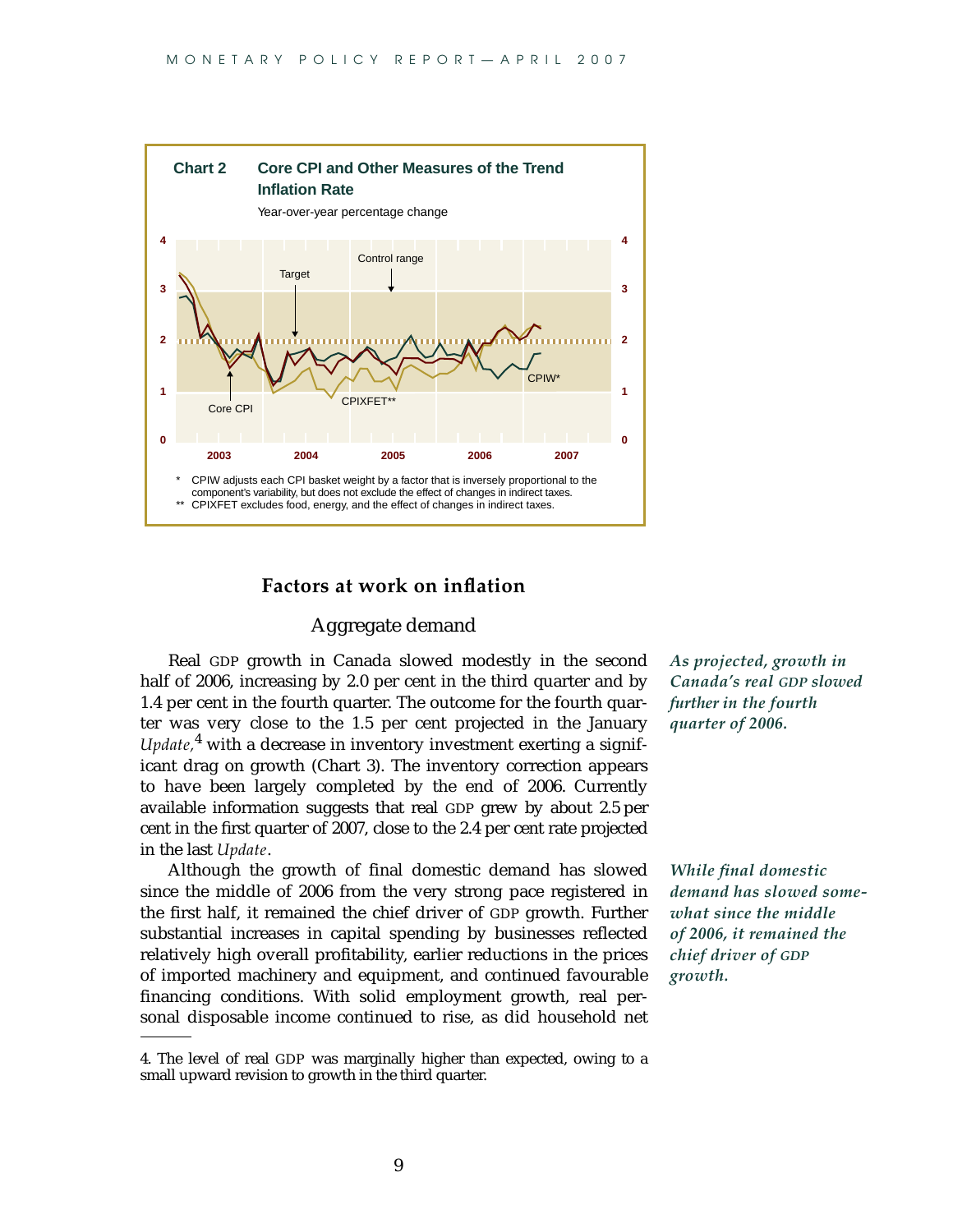

worth and household credit, contributing to ongoing strength in consumer spending. In contrast, the growth of government spending on goods and services lessened appreciably. Residential construction decreased as expected.

The U.S. economic slowdown has continued to affect Canada's economic growth. In particular, the weak level of motor vehicle sales in the United States contributed to significant production cuts in the Canadian auto industry. Consequently, inventory investment in motor-vehicle-related industries in Canada decreased sharply, especially in the fourth quarter of the year. As well, further large declines in residential investment in the United States resulted in reductions in Canadian exports of lumber and, to a lesser extent, other building materials. (See Technical Box 1.)

Nevertheless, Canada's total exports recovered in the second half of 2006. Exports of machinery and equipment, metals and minerals, and agricultural and fish products all rose strongly after mid-2006. At the same time, after another strong gain in the third quarter of 2006, imports eased towards year-end and into this year, partly as a result of the reduced inventory investment by Canadian businesses.

*Inventory investment in Canada's motor-vehiclerelated industries decreased appreciably . . .*

*. . . while exports recovered in the second half of 2006.*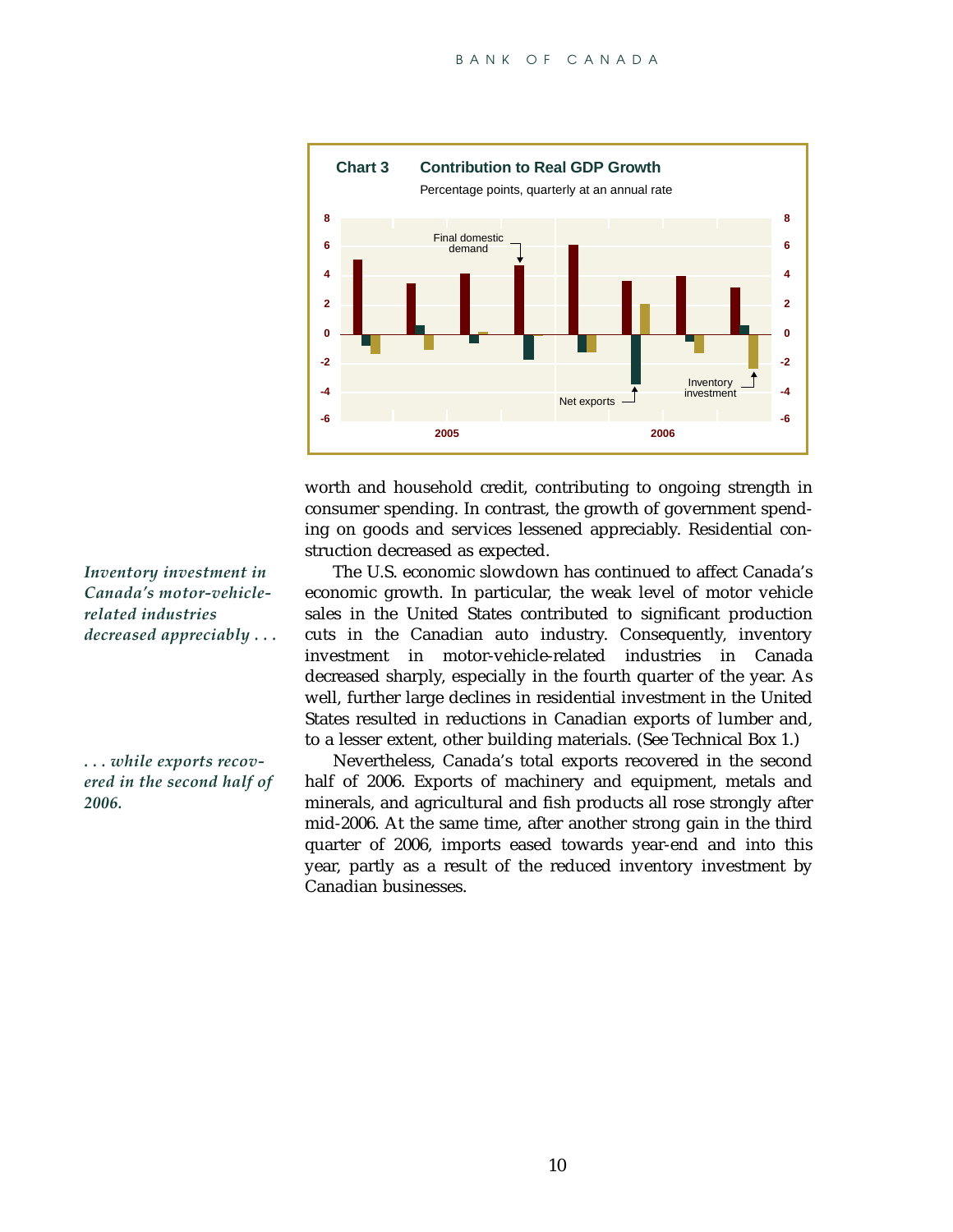#### Technical Box 1

#### <span id="page-11-0"></span>**Developments in the U.S. Housing Market and Their Implications for Canada**

After several years of rapid sales growth, large price increases, and rising construction, the U.S. housing sector began to contract in 2006. Sales of new and existing homes declined early in the year, causing a sharp increase in inventories of unsold homes. Builders consequently cut construction of new homes, leading to a 13 per cent decrease in real residential investment in new structures through the four quarters of 2006. Recent data on the U.S. housing sector point to a further contraction of real residential investment. The Bank's basecase projection calls for real residential investment to decrease by another 12 per cent during 2007, with much of the decline occurring in the first two quarters. In the first half of 2008, however, the inventory of unsold new homes is expected to return to its long-term average, and growth in residential construction is projected to resume thereafter.<sup>1</sup>

The decline in U.S. residential investment through 2006 had an important impact on Canadian exports, especially wood products, since construction materials used in the United States have a very high Canadian content relative to other goods. However, this impact could have been affected by changes in Canada's relative competitiveness, by price and inventory movements, and by sector-specific developments, such as the October 2006 softwood lumber agreement. Although these and other factors introduce a large degree of uncertainty, the Bank's analysis suggests that the projected decline of 12 per cent in U.S. residential investment in 2007 could lead to an additional drop in Canadian exports of construction-related products<sup>2</sup> of about 13 per cent on a year-over-year basis by the fourth quarter of 2007. This would translate into an adverse impact on Canadian real GDP of about -0.3 percentage points over the same period. If the downturn in U.S. housing was to significantly affect U.S. consumer spending, other types of exports would also be affected, and the negative impact on GDP would be larger.



<sup>1.</sup> An additional factor affecting the U.S. housing market is the recent rise in the rate of delinquencies and defaults on subprime mortgages, which will bring more houses onto the market. While the macroeconomic impacts from these developments currently seem limited, there is a risk that lenders may respond by tightening overall mortgage lending, which could prolong the decline in the U.S. housing market.

2. The measure of Canadian exports of key construction-related products includes products that are heavily influenced by U.S. residential investment, but it also includes products that may be used in other sectors of the U.S. or global economy.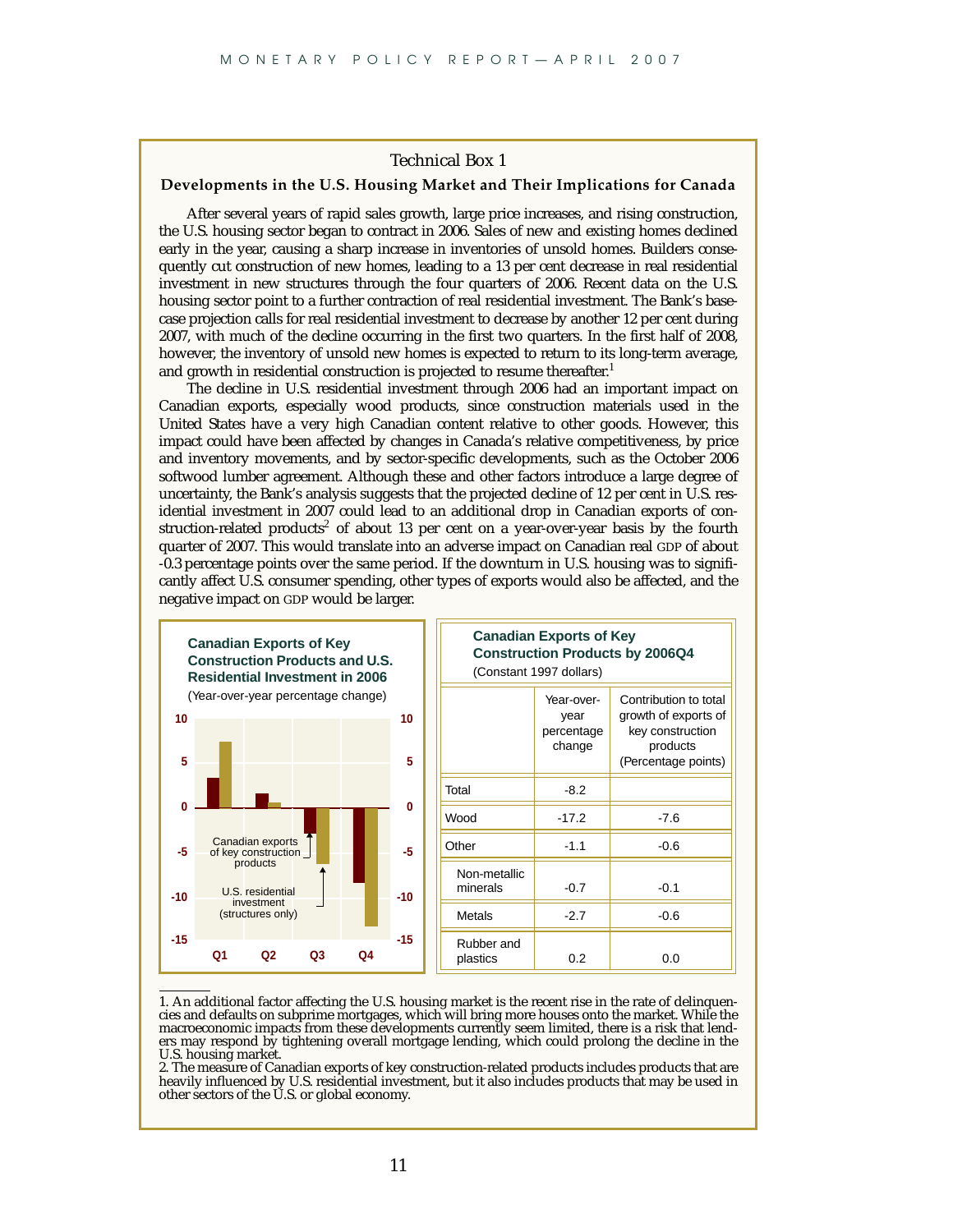*Growth in labour input has been higher than expected . . .*

*. . . while growth in labour productivity has been weaker than expected.*

*Growth in potential output over the 2004–06 period is now estimated to have averaged 2.6 per cent.*

#### Aggregate supply

In recent years, most of the growth in output has come from increases in labour input (as indicated by hours worked), rather than from gains in labour productivity. For the 2004–06 period, annual growth in hours worked in the business sector averaged about 1.8 per cent, which was well above expectations. Most of this growth came from the expansion of the working-age population. In the fourth quarter of 2006, hours worked continued to increase solidly, with year-over-year growth of 1.8 per cent.

Annual growth in labour productivity in the business sector averaged about 1.2 per cent for the 2004–06 period, down from 2.3 per cent over the 1996–2000 period. One factor contributing to the slowdown in productivity growth could be the large amount of structural adjustment under way in the Canadian economy in the face of rising global competition and stronger demand for commodities, which has pushed up commodity prices and the trade-weighted value of the Canadian dollar. In particular, labour and capital have been moving towards commodity production and the non-tradable goods and services sectors. It is reasonable to expect that labour and capital could be somewhat less productive during the transition period. Also, higher commodity prices encourage the production of resources that are more difficult and costly to extract, dampening productivity in those sectors.

Productivity growth was particularly slow in the second half of 2006, with measured productivity in the fourth quarter up only 0.4 per cent from a year earlier (Chart 4). In addition to the factors noted above, some of this weakness would also appear to be cyclical in nature, reflecting the inventory correction and more general weakness in the manufacturing sector. As well, productivity in the services sector continues to be below expectations. All told, especially given the recent strength in investment, the extent of the weakness in overall productivity remains somewhat puzzling.

The Bank estimates potential output over history by breaking out movements in labour supply and labour productivity into their trend and cyclical components. Using its conventional measure, the Bank currently estimates that average growth in potential output over the 2004–06 period was 2.6 per cent. This is somewhat lower than the 2.8 per cent to 3 per cent that had been assumed in projections of potential output growth over that period. This slower pace of growth in potential output over the past several years largely reflects the weakness in the growth of actual labour productivity, which has more than offset higher-than-expected growth in labour input.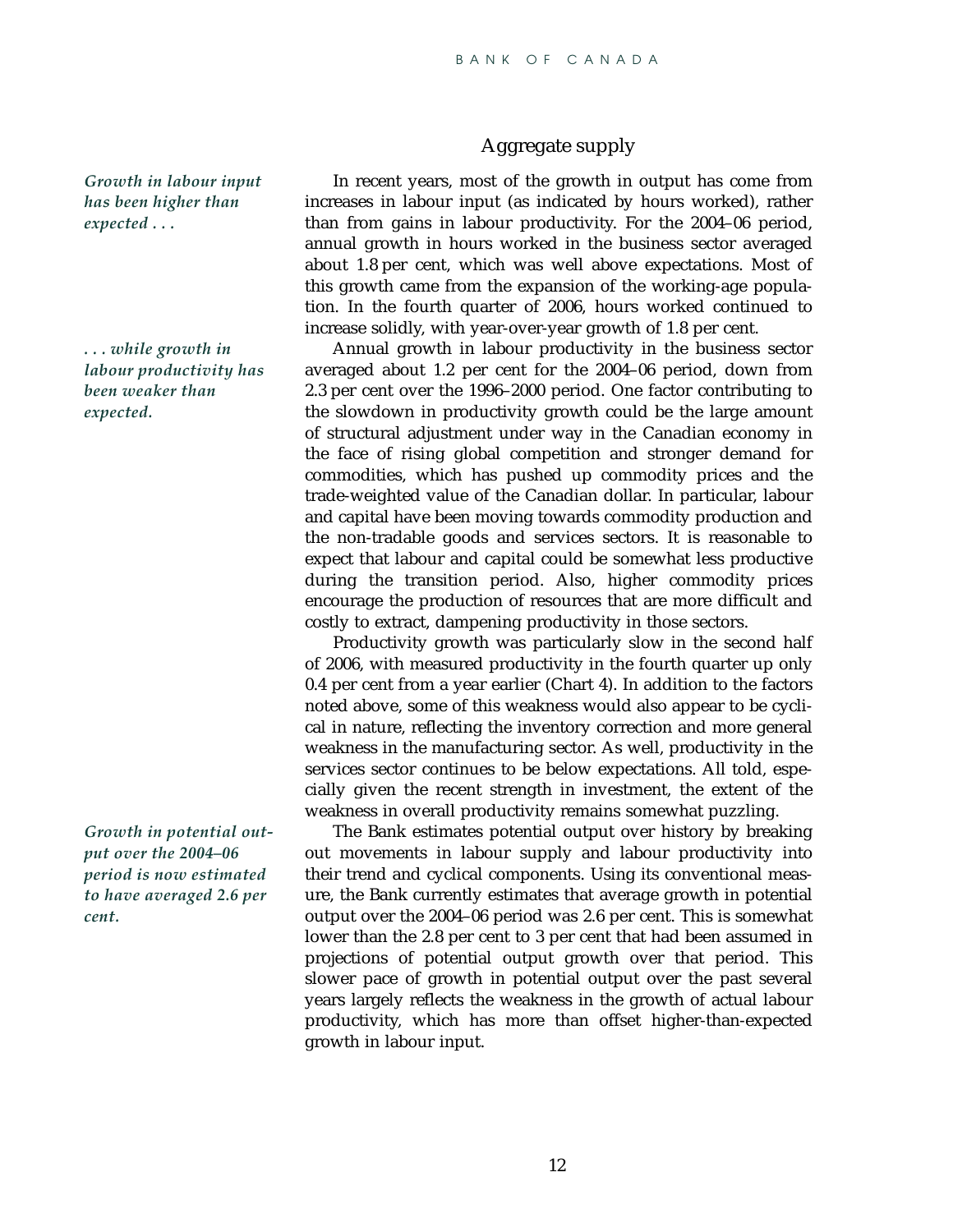

#### Estimated pressures on capacity

Several indicators of capacity pressures continue to suggest that the economy has been operating in slight excess demand. In the spring *Business Outlook Survey* from the Bank's regional offices, the percentage of firms reporting that they would have difficulty in meeting an unanticipated increase in demand remained above average (Chart 5). The employment-to-population ratio in March 2007 was at its highest level in 31 years, and the unemployment rate in both February and March was at a 31-year low. The Bank's conventional measure of the output gap, which is subject to a substantial degree of uncertainty, indicates that the economy was operating about 0.2 per cent above its production potential in the first quarter of 2007 (Chart 5), slightly higher than was expected in the January *Update*. 5

The fact that the core rate of inflation has averaged slightly above 2 per cent since September 2006 is also consistent with an economy operating slightly above its production capacity.

*Some indicators suggest that the economy has been operating in slight excess demand . . .*

<sup>5.</sup> This change is due to the slight downward revision in the conventional measure of production capacity over history, such that the estimated level in the fourth quarter of 2006 is about 0.1 per cent lower than the previous estimate. As discussed in the previous section, this downward revision in the estimated level of production capacity reflects the sustained weakness in actual labour productivity growth, which has not been fully offset by the observed strength in labour input.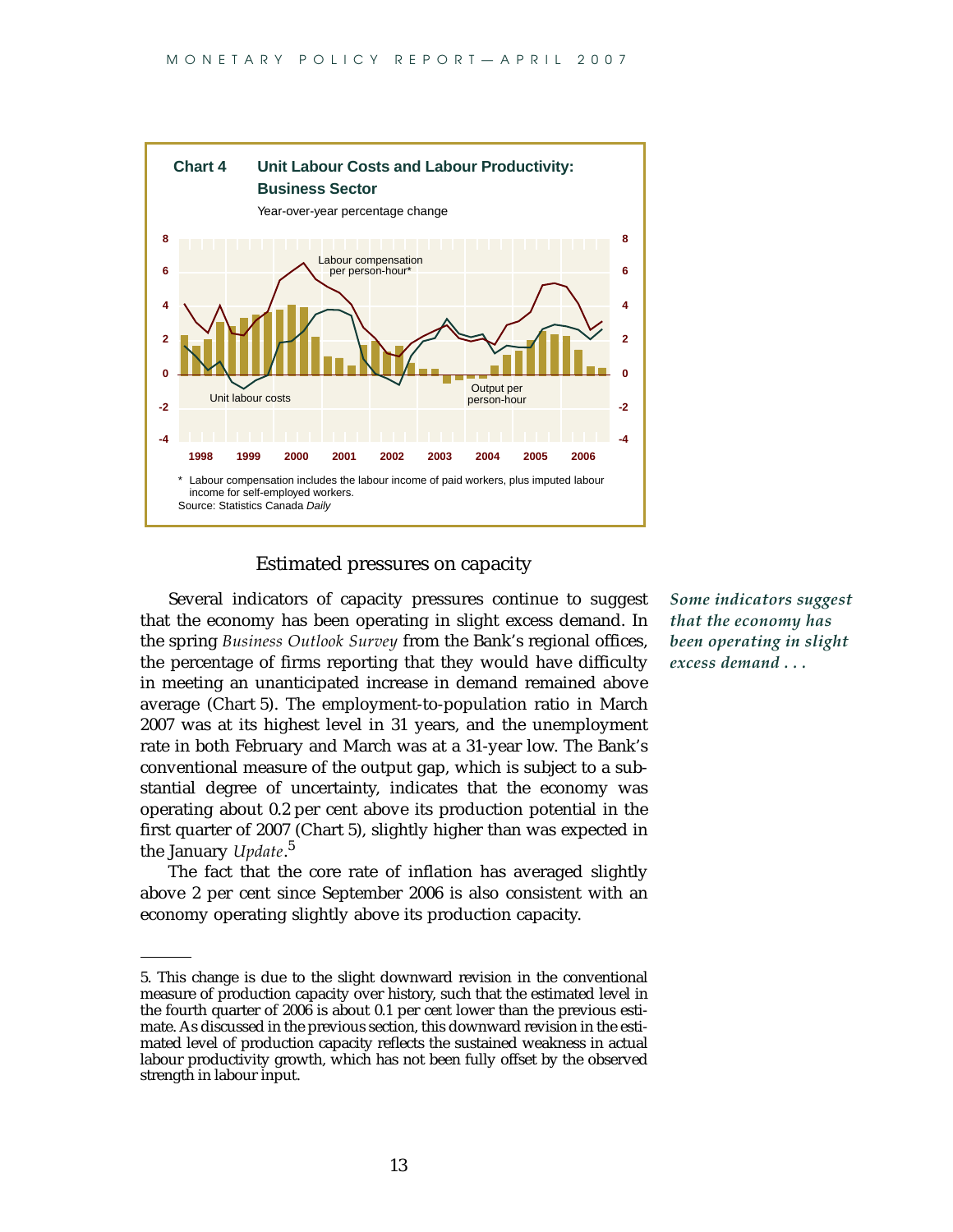

*. . . while others point to an economy either in balance or in slight excess supply.*

In contrast, other indicators suggest that the economy may be either in balance or even in slight excess supply. The percentage of firms reporting labour shortages in the Bank's spring survey, while up slightly from the previous survey, was still only about average on a historical basis. Statistics Canada's measure of capacity utilization in the non-farm, goods-producing sector suggested below-average pressure on production capacity by the fourth quarter of 2006.

The underlying trend increase in aggregate wages (based on the 12-month change in average hourly earnings of permanent workers reported by Statistics Canada in the Labour Force Survey) has fallen to between 2 1/4 per cent and 3 per cent since the third quarter of 2006 (Chart 6). The year-to-year rise in another wage indicator—hourly labour compensation from Statistics Canada's Productivity Accounts—decreased to just over 3 per cent in the fourth quarter of 2006 (Chart 4).<sup>6</sup>

<sup>6.</sup> The marked reduction in the average annual wage increase in the unionized private sector in the fourth quarter of 2006 resulted chiefly from low settlements negotiated in the retail sector.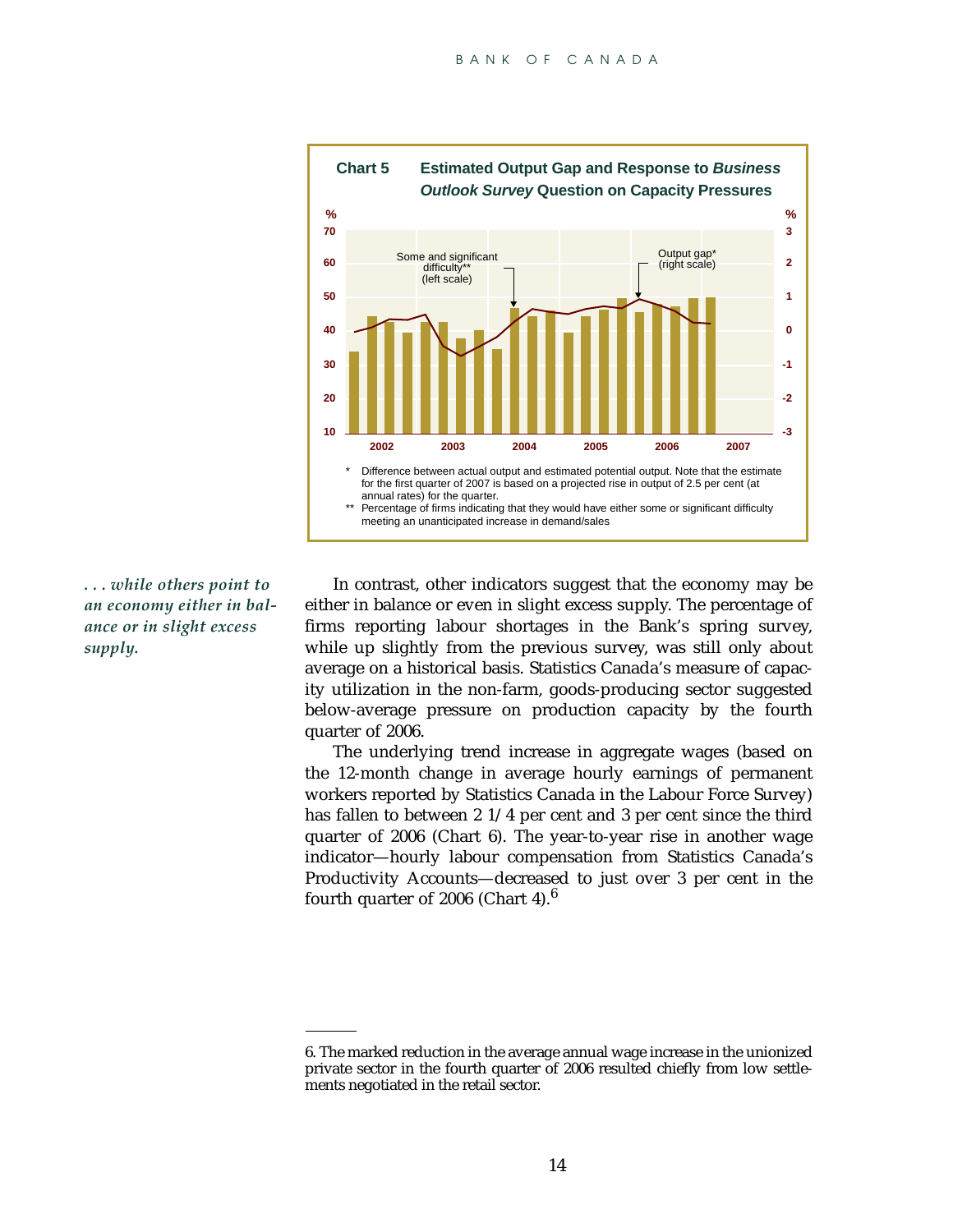

Given the very low gains in productivity, unit labour costs in the fourth quarter of 2006 were up 2.7 per cent from their level a year earlier. With recent compensation increases ranging between 2 1/4 per cent and 3 per cent and with trend productivity growth estimated at about 1 per cent in 2006, underlying increases in unit labour costs seem to have been lower, at just under 2 per cent.

After reviewing all the indicators of capacity pressures, it is the Governing Council's judgment that, overall, the economy was operating just above its production capacity in the first quarter of 2007.

#### Commodity and output prices and the terms of trade

Canada's terms of trade decreased further in the second half of 2006, owing to somewhat lower prices for energy commodities after the middle of the year (Chart 7). Consequently, the fourquarter change in the chain price index for GDP (a broad price measure of the goods and services produced in Canada) eased from 3.0 per cent in the second quarter of 2006 to 0.5 per cent in the fourth quarter (Chart 8). This contributed to further moderation in the annual increase in nominal GDP, which rose by only 2.8 per cent in the year ending in the fourth quarter of 2006.

*The Governing Council judges that the economy was operating just above its production capacity in the first quarter of 2007.*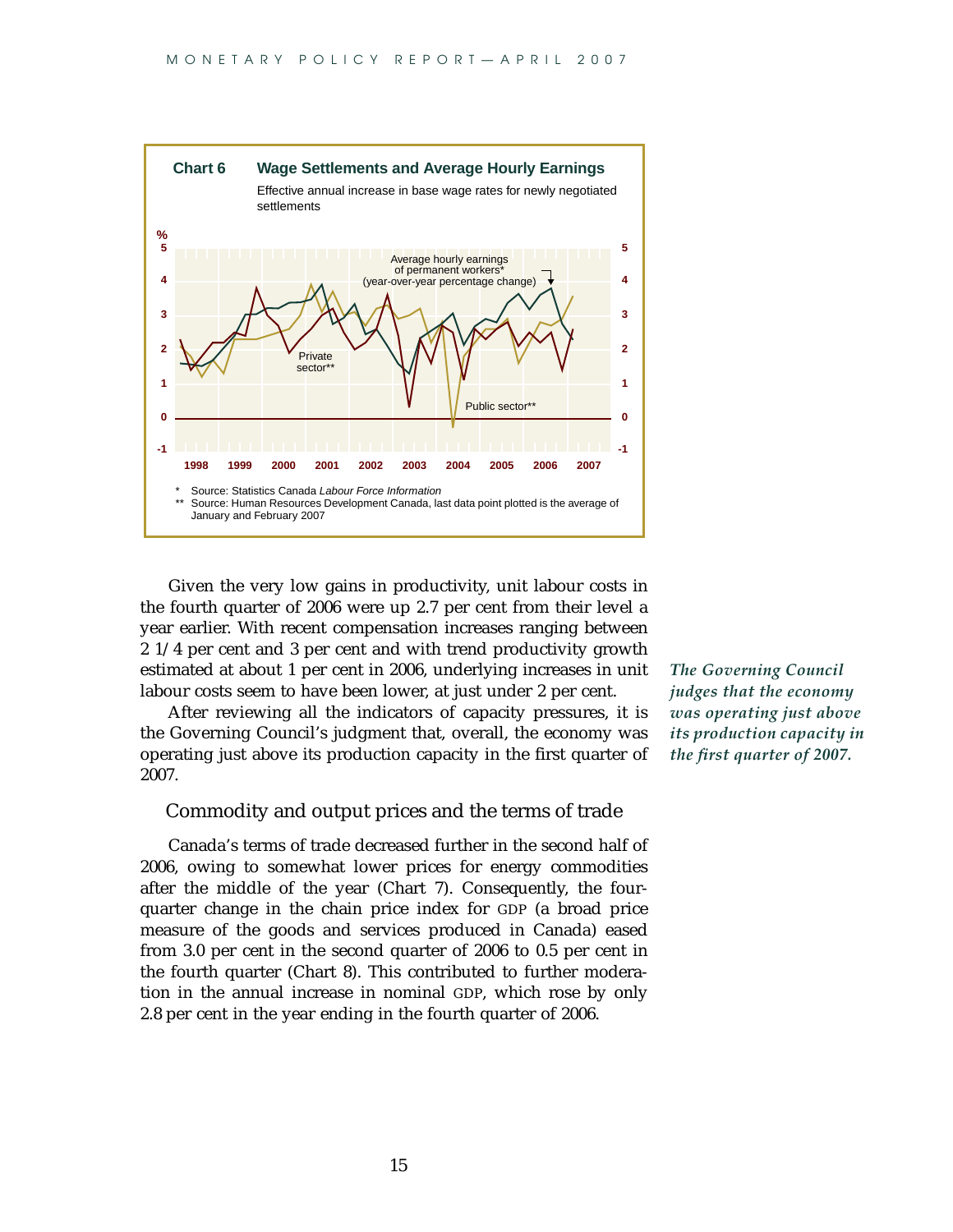



*The prices of non-energy commodities have continued to rise since mid-January . . .*

*. . . as has the price of crude oil.*

Growth in global demand for commodities continues to be underpinned by the strong global economy, particularly in the emerging-market economies led by China and India. Combined with delays in several major projects intended to expand supplies, this has led to further increases in the world prices of many nonenergy commodities since the January *Update* (Chart 9).

The price of light crude oil (West Texas Intermediate), which was about US\$53 per barrel at the time of the January *Update*, averaged US\$63 in the ten days ending on 20 April 2007. This increase was chiefly caused by strengthening North American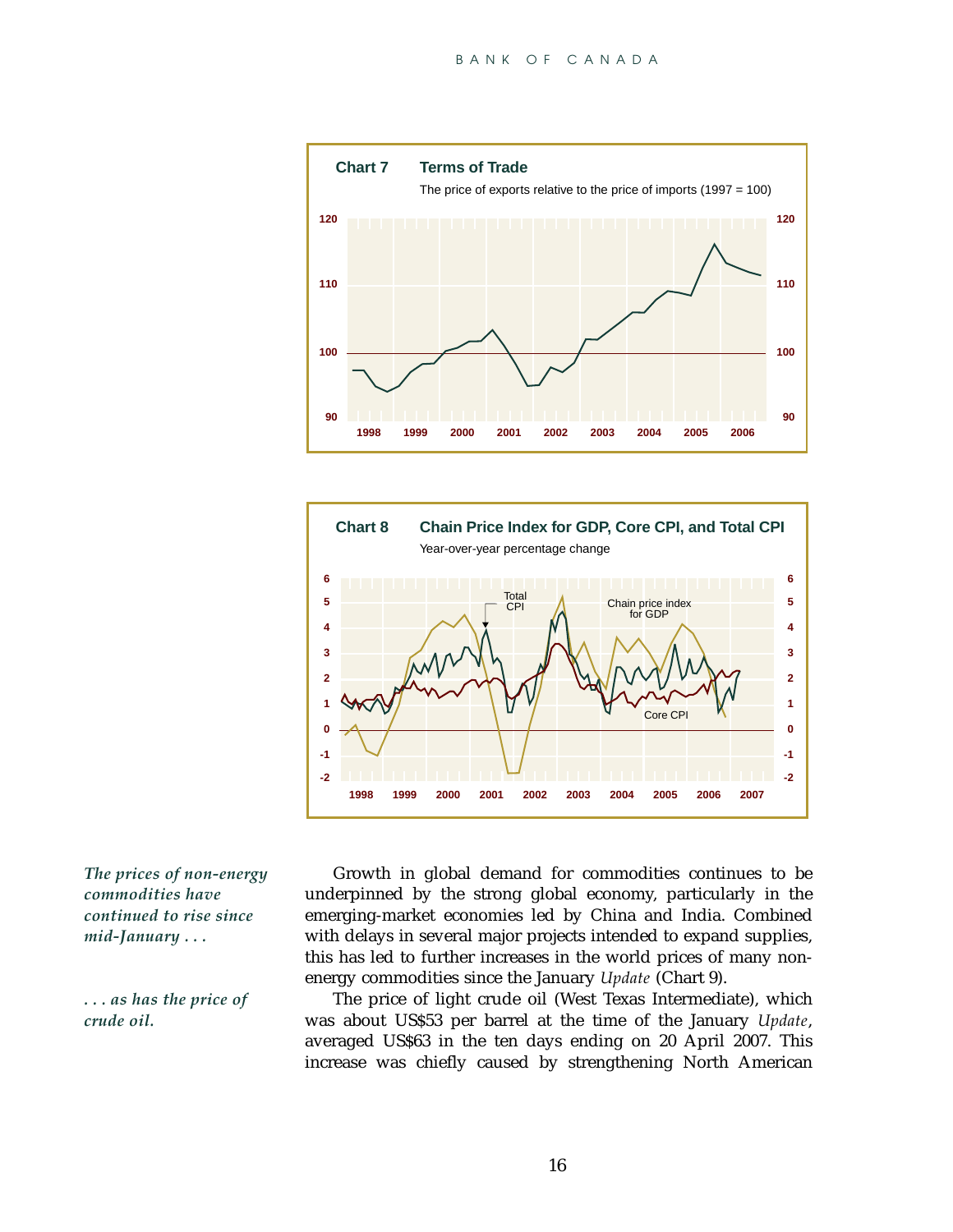demand with the return of normal winter weather conditions, as well as by somewhat greater geopolitical uncertainties. Natural gas prices are also up a little relative to January.

This recent improvement in most commodity prices should lead to a recovery in Canada's terms of trade in early 2007 and, thus, to somewhat stronger growth in nominal GDP. This strengthened rate of nominal income growth should, in turn, help to increase the growth of corporate profits and government tax revenues in the near term.

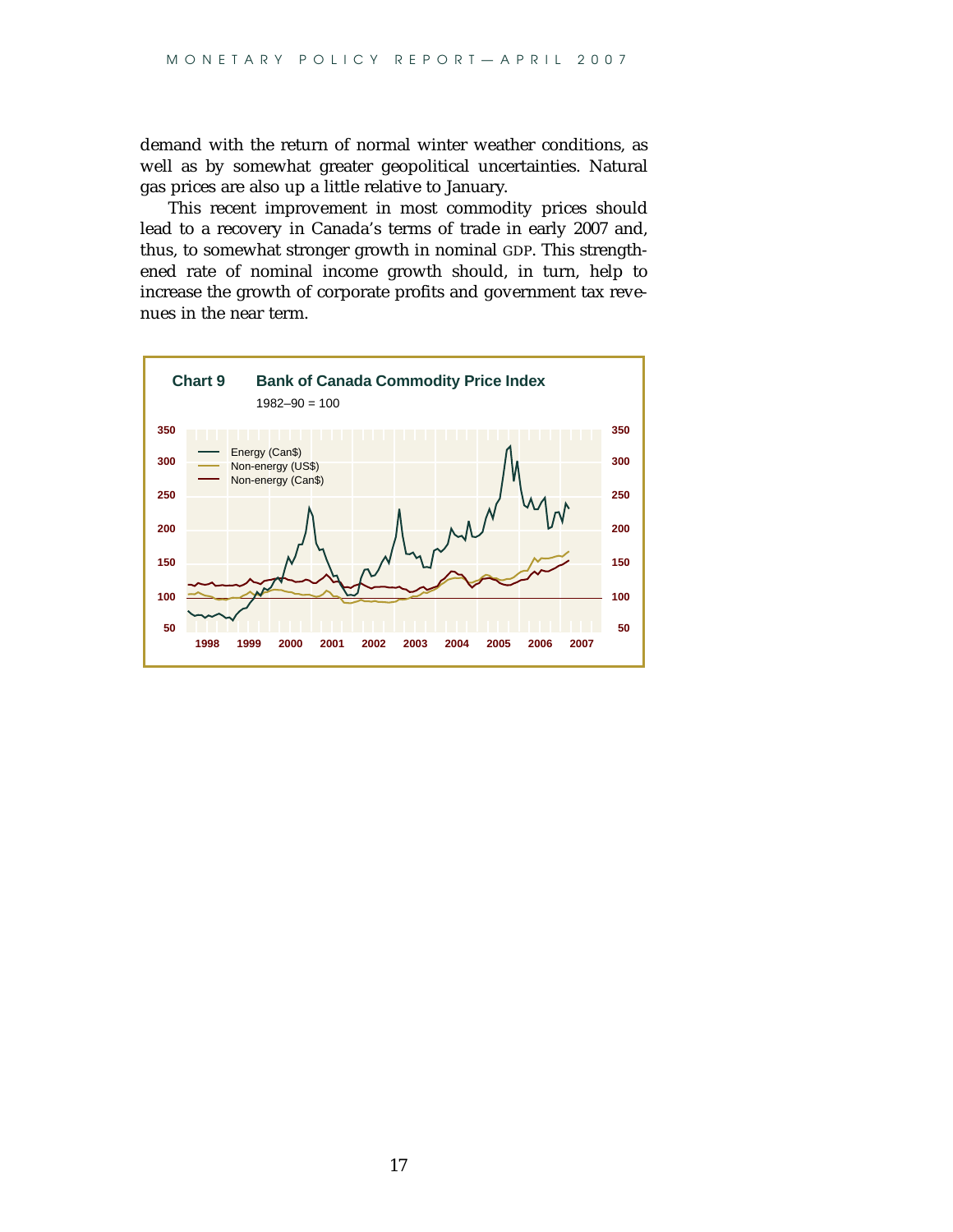# 3. FINANCIAL DEVELOPMENTS

<span id="page-18-0"></span>The global economy continues to be characterized by high levels of desired savings relative to desired investment. This has contributed to a financial environment that exhibits low levels of long-term interest rates and strong investor appetite for risk, reflected in the low level of risky spreads. Moreover, equity markets and debt issuance around the world have been buoyant. In February and March, volatility and risk premiums rose in many markets from historically low levels, but have since largely returned to those low levels. The main exception is the U.S. subprime mortgage market, where some difficulties persist and further deterioration is possible.

#### **Policy interest rates and exchange rates**

*In Canada, financial market expectations are for no change in the policy rate in 2007***.**

Policy rates in both Canada and the United States have remained unchanged since the middle of 2006 (Chart 10). Shortterm interest rates in the United States reflect expectations of a modest decline in the federal funds rate in the second half of 2007. In Canada, market expectations derived from short-term interest rates imply no change in the policy rate in 2007.

Responding to the sustained strength of their economies, several central banks, including the Bank of England, the European Central Bank, and the Bank of Japan, have continued to raise their policy rates since the beginning of the year. Financial markets expect a further tightening of monetary policy in these countries over the remainder of 2007 and into early 2008.

Through the first quarter of 2007, the Canadian dollar traded in the range of about 84.5 to 87.5 cents U.S. assumed in the projection presented in the January *Update* (Chart 11). However, since early April, the Canadian dollar has moved above this range as a result of several developments, including the rise in commodity prices and relatively stronger economic data in Canada than in the United States.

*The recent strength of the Canadian dollar reflects a number of developments.*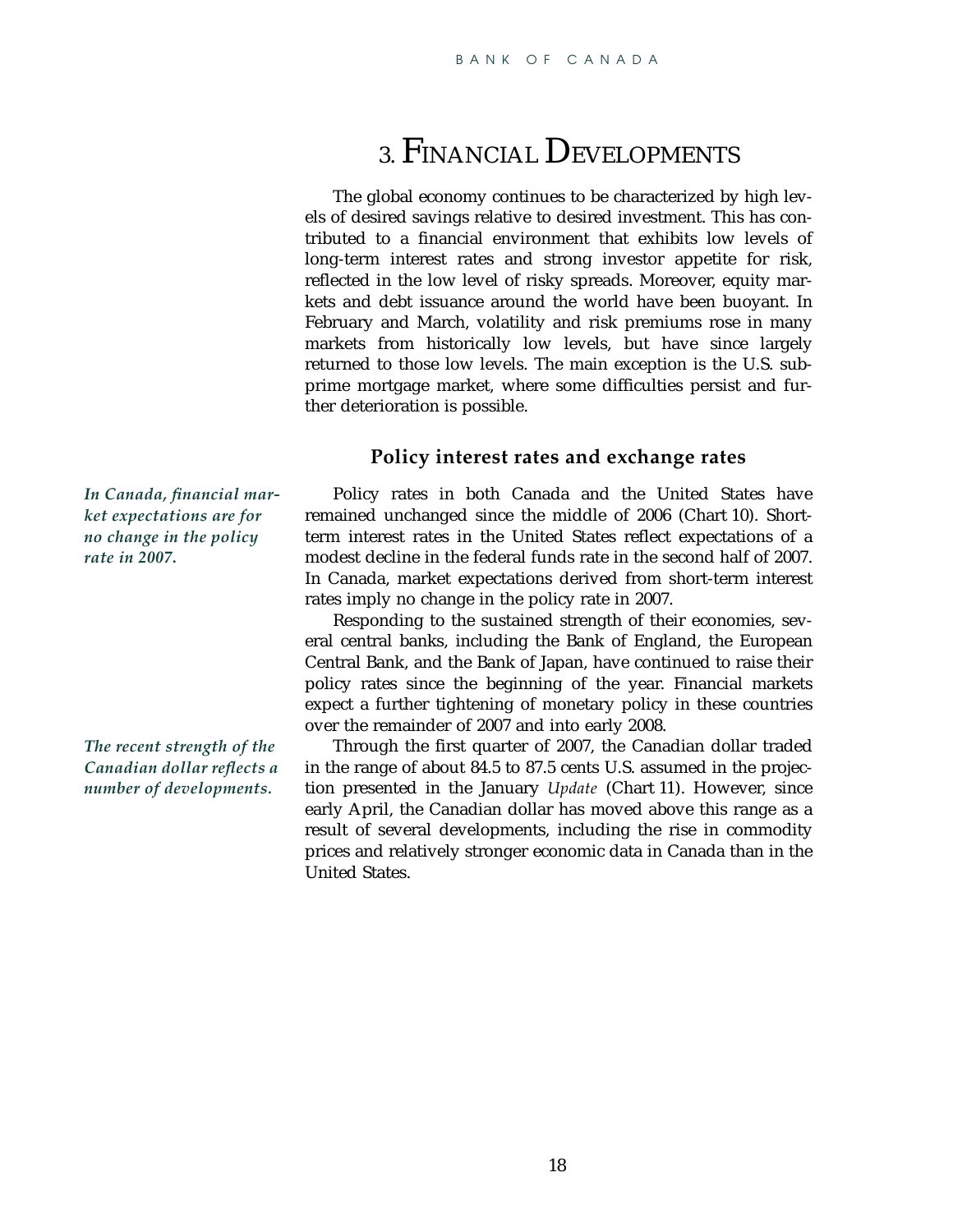

- 2. Canadian forward overnight rates based on yields on bankers' acceptances (BAs)
- and three-month futures for bankers' acceptances (BAX)
- 3. Euro and Japanese overnight rates based on the implied forward rate derived from the respective overnight index swap markets

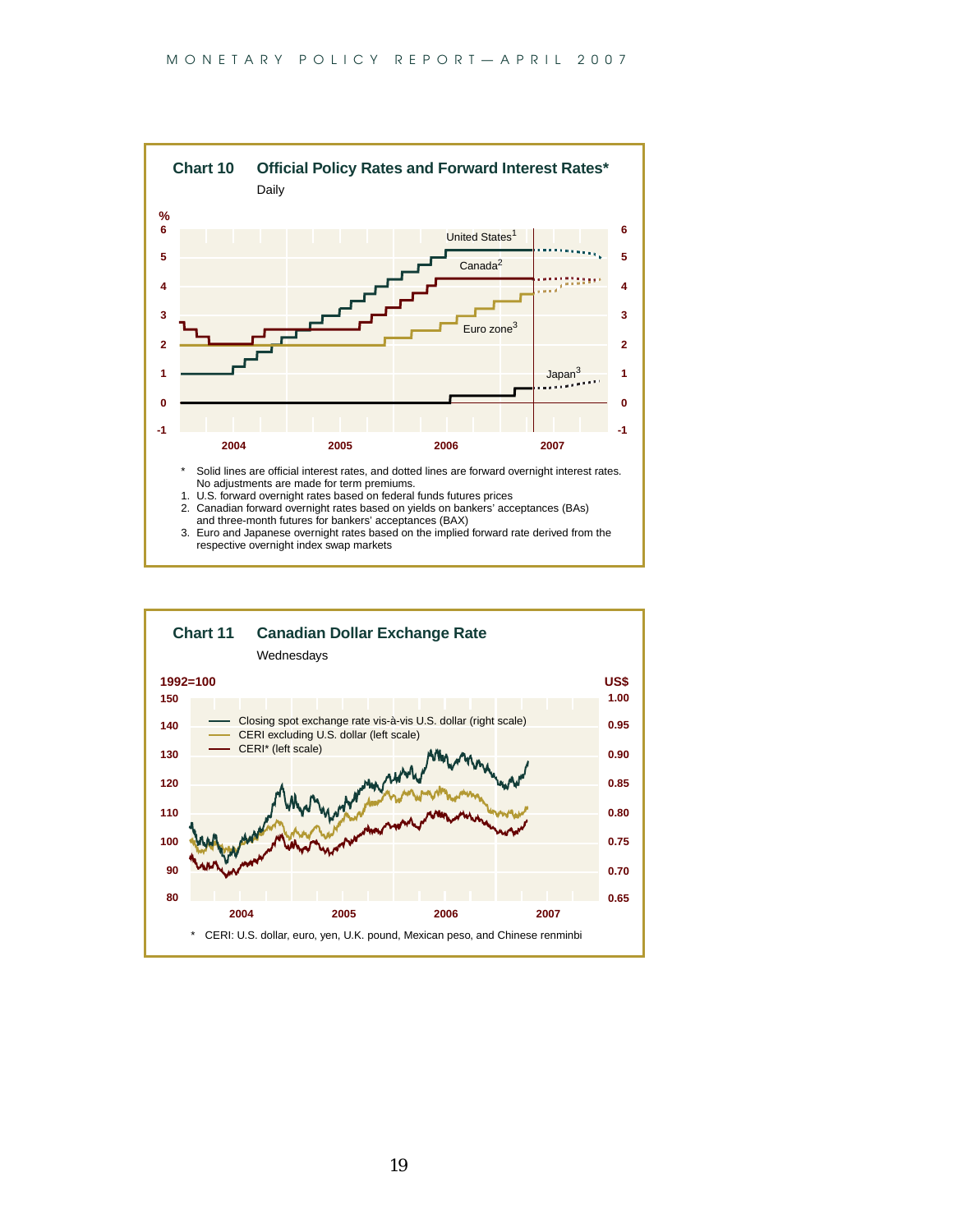## **Credit conditions and other financial developments**

Corporate profitability in Canada remains robust. Balance sheets in the Canadian non-financial business sector continue to improve, buoyed by rising profit margins. Profits have also been very strong in the financial sector since the October *Report*.

Against this backdrop, credit conditions for businesses remain accommodative (Chart 12). Despite high corporate profits, which have dampened the demand for credit, business borrowing since the January *Update* has expanded at a rate close to its historical average, partly reflecting increased demand for short-term financing related to mergers and acquisitions, as well as robust capital spending. The healthy outlook for the global economy should help to sustain the strong profitability of Canadian businesses. To the extent that credit spreads remain low, firms should continue to have ready access to funding for investment.

Household credit continues to expand at a rate well above its historical average (Chart 12). This has been partly due to borrowing against home equity. Rising house prices have improved the net worth of households and have facilitated cheaper access to borrowed funds. Total new borrowing against home equity has tripled in volume since 2001 (Technical Box 2) and has contributed to the strength of household spending over this period. Since the January *Update*, the growth in housing prices has moderated somewhat, but past increases have allowed household borrowing to remain robust.



*Business borrowing conditions remain accommodative.*

*Healthy household balance sheets and rising house prices are enabling households to borrow to help support spending.*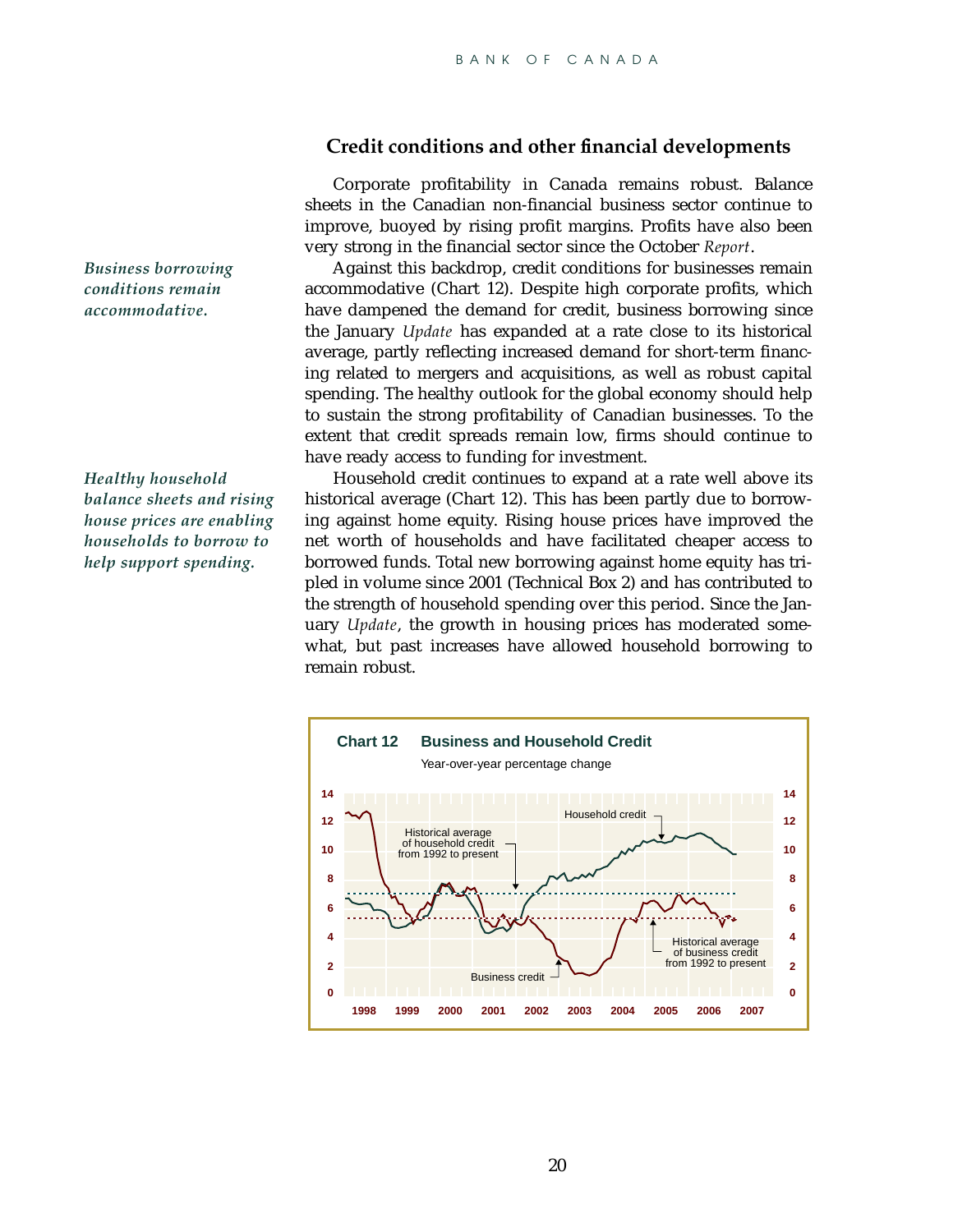#### Technical Box 2 **Total Home Equity Borrowing in Canada**

<span id="page-21-0"></span>Homeowners can take advantage of increases in housing equity by raising the amount of their borrowing against home equity. This occurs through two main channels: borrowing through a home equity line of credit or increasing the amount of the original mortgage (mortgage refinancing).

There is no single source of information on total home equity borrowing in Canada. It is therefore necessary to derive this series from several sources. Estimates by Bank staff of home equity lines of credit, which include lending by both chartered banks and non-bank financial institutions, are based on Bank of Canada credit data and information from a household survey undertaken by Ipsos Reid market research. Estimates of mortgage refinancing are calculated using survey data from Altus Clayton consulting services.

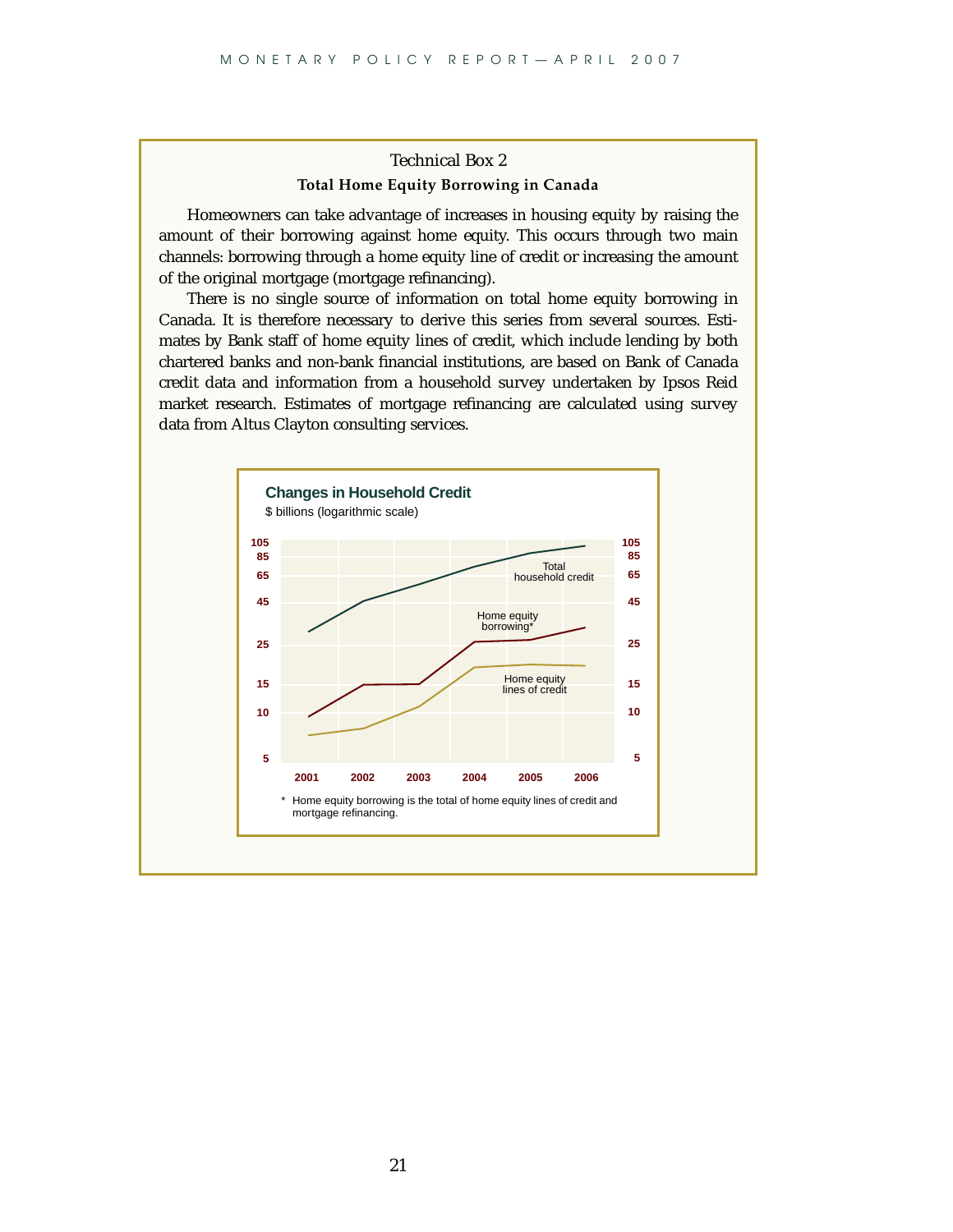Despite higher indebtedness, households remain in sound financial health, with a relatively low debt-service ratio for the sector as a whole and only a small proportion of financially vulnerable households.<sup>7</sup> Healthy household balance sheets, together with favourable employment conditions and ready access to borrowed funds, suggest that robust credit growth should continue to support household spending.

#### *Growth in the monetary aggregates remains high.*

Since January, the growth rate of the monetary aggregates has remained high (Chart 13). The growth of broad money  $(M2++)$  is consistent with a core rate of inflation slightly above 2 per cent at the end of 2007 and into early 2008. At the same time, the breakeven inflation rate implicit in the spread between nominal and Real Return government bonds has moved up slightly. Liquidity and technical factors, however, make this spread difficult to interpret.



<sup>7.</sup> See "An Analysis of the Financial Position of the Household Sector Using Microdata'' by Faruqui, Lai, and Traclet in the Bank of Canada's *Financial System Review* (December 2006): 14–17.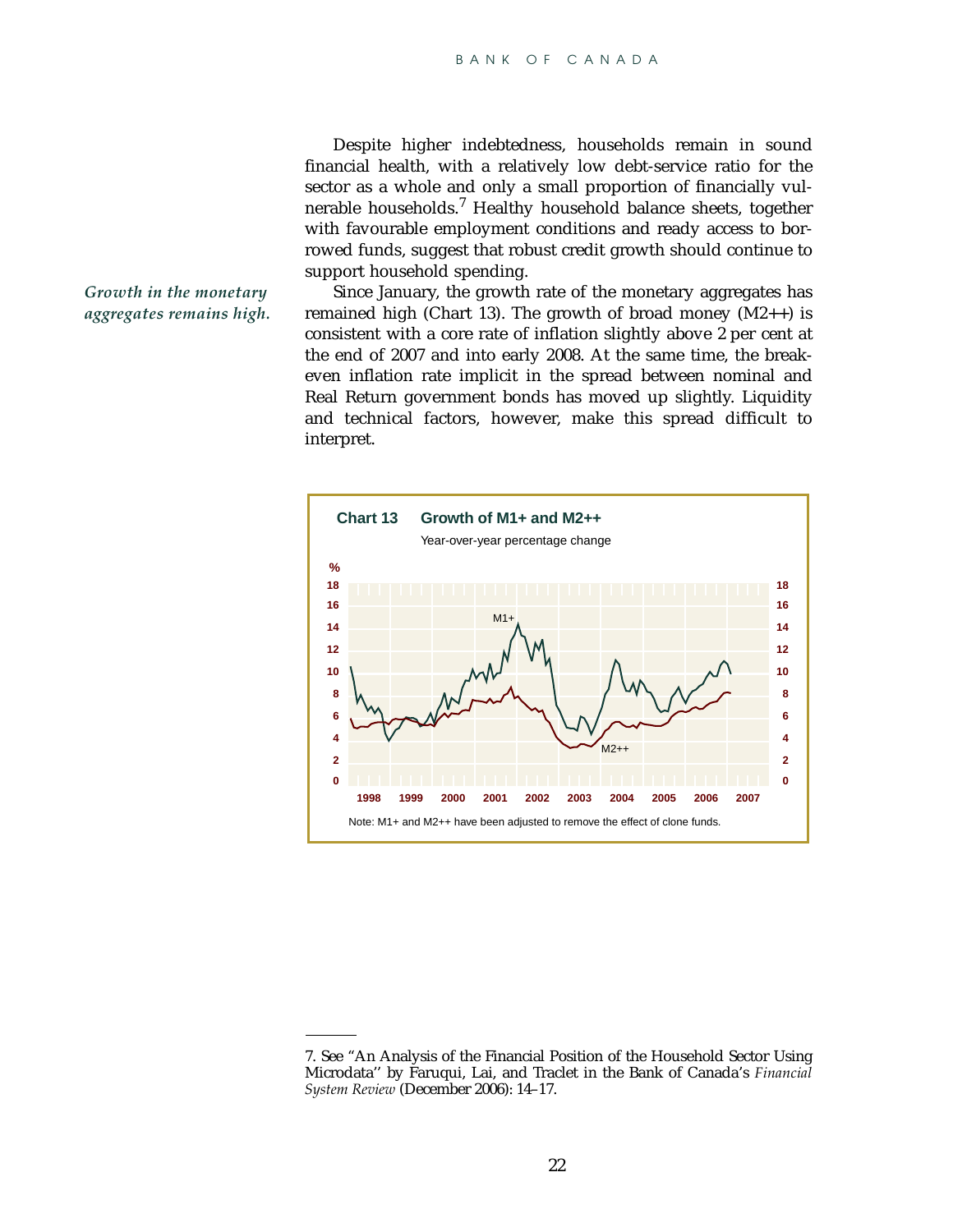# 4.THE OUTLOOK

<span id="page-23-0"></span>This section describes the Bank's outlook for the global and Canadian economies through to the end of 2009. The base-case projection has been developed assuming a slow and orderly resolution of global imbalances, predicated on further supportive policy actions to rebalance global demand and a gradual real effective depreciation of the U.S. dollar. Energy prices are assumed to evolve in line with current futures prices, and the Canadian dollar is assumed to trade within the range of 86.5 to 89.5 cents U.S., evident since early April. With the projection horizon extended to 2009, demographic effects related to an aging workforce begin to modestly reduce the assumption for the growth of potential output, not only in Canada, but for many industrialized countries.<sup>8</sup> The section concludes with a discussion of the risks to the basecase projection.

#### **International background**

Since the January *Update*, global economic growth has been slightly stronger than expected, with slower growth in U.S. real GDP more than offset by stronger-than-expected growth outside North America. As global capacity becomes fully absorbed and monetary policy tightens, this vigorous expansion is projected to moderate gradually from 5.3 per cent in 2006, to 4.8 per cent in 2007 and 2008, and to 4.6 per cent in 2009 (Table 1). This growth projection is slightly higher than that presented in the October *Report* and the January *Update*.

Growth in Japan and the major European economies is expected to remain solid over the projection period, with more growth coming from domestic consumption and investment demand, rather than from net exports. The outlook for growth in emerging-market countries over the same period also remains very strong, particularly for China and India.

*Demographic developments will reduce the future growth of potential output in the major economies.*

*Economic momentum remains strong in the major overseas economies . . .*

<sup>8.</sup> The negative impact of aging populations on labour supply growth is projected to occur over different periods and to varying degrees among the advanced economies. For example, with the oldest U.S. baby boomers becoming eligible for pension benefits in 2008, the contribution of labour to potential growth is expected to diminish over coming years. Shifts in the working-age population are also expected to reduce potential growth rates in the major overseas economies, although this may be partly offset by gains in labour productivity from capital deepening and from the adoption of more efficient technologies. See Technical Box 3 for a discussion of the impact of demographics on trend labour input in Canada.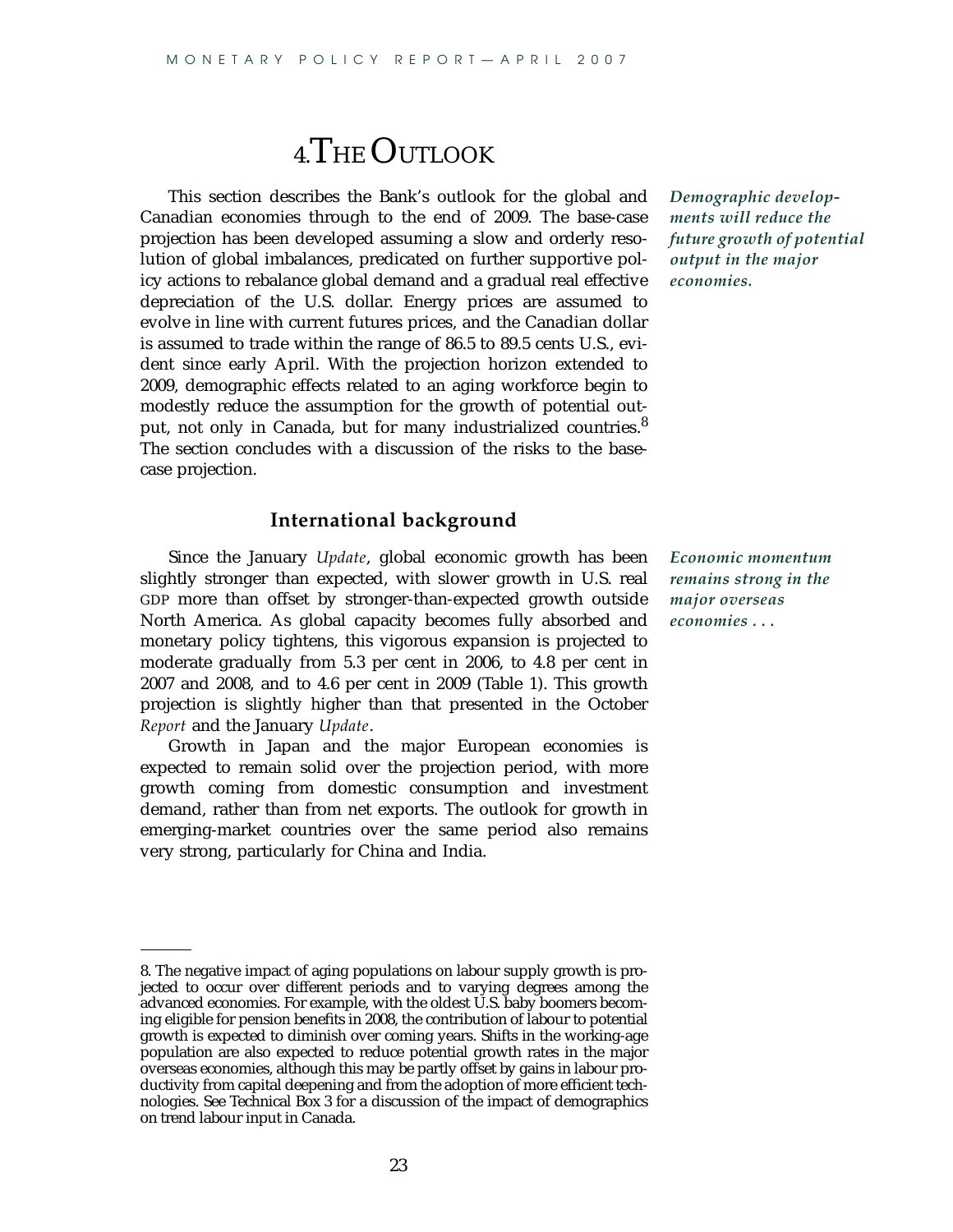*. . . but the U.S. slowdown is expected to be more prolonged than previously projected.*

The slowdown in the U.S. economy in 2007 is expected to be more prolonged than projected in the January *Update.* As a result, U.S. GDP growth is expected to slow to 2.1 per cent in 2007, before picking up to 2.8 per cent in 2008 and to 3.1 per cent in 2009. The downward revision in 2007 (from 2.5 per cent in the January *Update* to 2.1 per cent) largely reflects a more prolonged downturn in residential investment and weaker business investment. The growth rate of U.S. potential output is now expected to slow from about 3 per cent over recent years to slightly below 3 per cent over the 2007–09 period.

| Table 1                           |                            | <b>Global Growth Projection</b>                                                                 |              |              |              |  |  |  |  |  |  |
|-----------------------------------|----------------------------|-------------------------------------------------------------------------------------------------|--------------|--------------|--------------|--|--|--|--|--|--|
|                                   | Share<br>of real<br>global | Expected growth (per cent) and percentage point<br>contribution to economic growth <sup>b</sup> |              |              |              |  |  |  |  |  |  |
|                                   | GDP <sup>a</sup>           | 2006                                                                                            | Projection   |              |              |  |  |  |  |  |  |
|                                   | (per cent)                 |                                                                                                 | 2007         | 2008         | 2009         |  |  |  |  |  |  |
| <b>United States</b>              | 20                         | $3.3$ [0.66]                                                                                    | $2.1$ [0.42] | $2.8$ [0.56] | $3.1$ [0.62] |  |  |  |  |  |  |
| European Union                    | 19                         | $2.8$ [0.52]                                                                                    | $2.3$ [0.42] | 2.2 [0.40]   | 2.2 [0.40]   |  |  |  |  |  |  |
| Japan                             | 6                          | $2.2$ [0.14]                                                                                    | $2.3$ [0.15] | $1.9$ [0.12] | $1.8$ [0.12] |  |  |  |  |  |  |
| China and Asian NIEs <sup>c</sup> | 19                         | $9.7$ [1.82]                                                                                    | $9.0$ [1.68] | $8.6$ [1.60] | $8.2$ [1.53] |  |  |  |  |  |  |
| Others                            | 36                         | $6.0$ [2.17]                                                                                    | $5.9$ [2.15] | 5.7 [2.07]   | $5.3$ [1.92] |  |  |  |  |  |  |
| World                             | 100                        | 5.3                                                                                             | 4.8          | 4.8          | 4.6          |  |  |  |  |  |  |

a. GDP shares are based on the purchasing-power-parity (PPP) valuation of country GDPs for 2005. Source: IMF, WEO Database, April 2006

b. Numbers in square brackets represent the contribution of each region to the global economic growth rate in percentage points.

c. NIEs are newly industrialized economies. These include Hong Kong (Special Administrative Region), South Korea, Taiwan (Province of China), and Singapore.

Source: Bank of Canada

With the slowing of U.S. GDP growth to well below potential growth since the middle of 2006, some excess supply has started to emerge in the U.S. economy. Thus, core inflation should gradually fall, although less quickly than previously expected. As inventory adjustments in the manufacturing sector are completed and the drag from weak residential and business investment dissipates, U.S. GDP growth is expected to recover to close to potential growth by the end of 2007.

Over the projection horizon, growth in U.S. household consumption is expected to moderate, as savings return to a more sustainable level. The depreciation of the U.S. dollar in real effective terms since 2002, as well as a further expected depreciation of about 8 per cent over the projection horizon, should continue to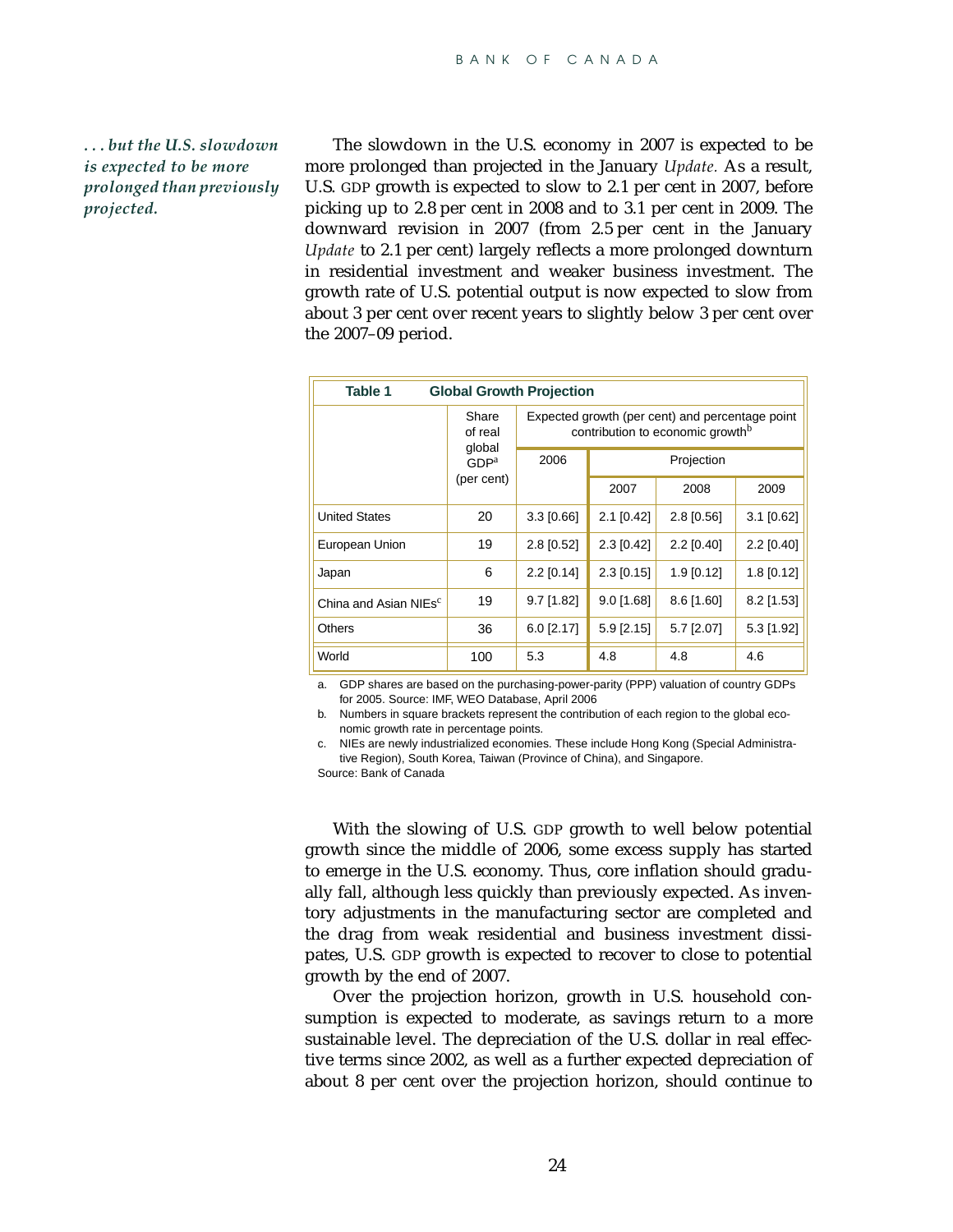

stimulate U.S. net exports.<sup>9</sup> Strong foreign demand should further support U.S. exports, contributing to a gradual reduction in the U.S. current account deficit.

Futures prices for crude oil and natural gas over the projection period are higher than those in the January *Update* (Chart 14). They indicate that crude oil prices will move up from their current level of about US\$63 per barrel to US\$70 per barrel by early 2008 and then stay there for the remainder of next year and through 2009.

The price index for non-energy commodities is high and is expected to remain higher than projected in January, before declining gradually over the projection period. In particular, while strong global demand is boosting metals prices, these prices are expected to decrease slowly as increases in global capacity come online. Lumber prices are likely to ease over the remainder of this year, given the projected weakness of U.S. housing activity. On the other hand, prices for grains and oilseeds are anticipated to remain strong for some time as a result of the surging demand for biofuels.

*Prices of energy futures are higher than in January.*

*Non-energy commodity prices should stay relatively high before declining modestly.*

<sup>9.</sup> In its April 2006 *Monetary Policy Report*, the Bank assumed a real effective depreciation of the U.S. dollar over the 2007–08 period of 7 per cent. Since then, the U.S. dollar has depreciated by about 3 per cent. The Bank's outlook for the U.S. economy now extends through to the end of 2009.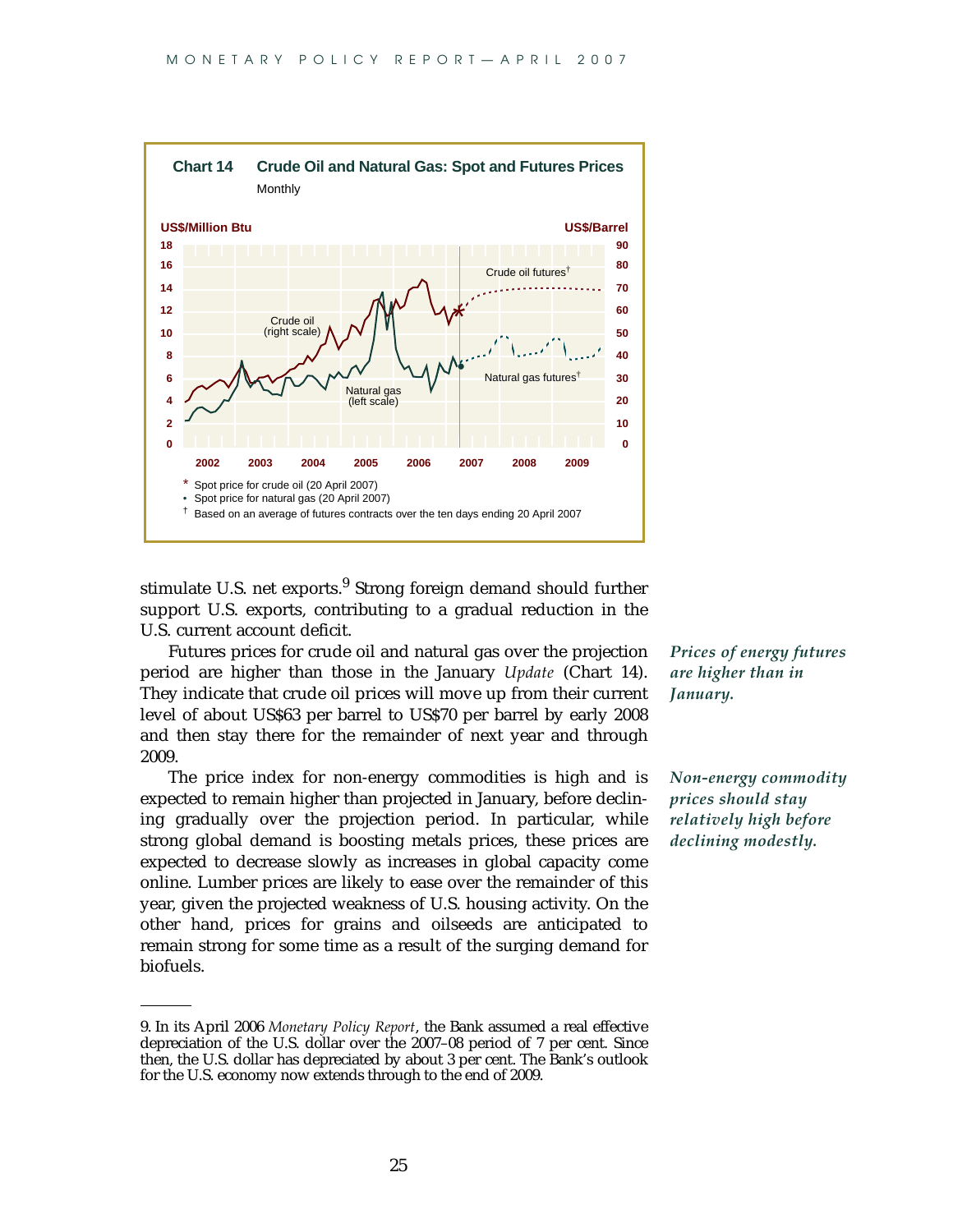## **Aggregate demand and supply in Canada**

*Final domestic demand is expected to be the primary engine of growth in Canada.*

In Canada, final domestic demand is expected to continue to be the primary engine of growth over the projection period, growing at a robust, though more moderate, pace than in 2005 and 2006 (Table 2).

| Table 2<br><b>Contributions to Average Annual Real GDP Growth</b><br>Percentage points* |        |              |              |             |  |  |  |  |  |  |  |
|-----------------------------------------------------------------------------------------|--------|--------------|--------------|-------------|--|--|--|--|--|--|--|
|                                                                                         | 2006   | 2007         | 2008         | 2009        |  |  |  |  |  |  |  |
| Consumption                                                                             | 2.2    | 1.8(1.7)     | 1.6(1.7)     | 1.7         |  |  |  |  |  |  |  |
| Housing                                                                                 | 0.2    | $-0.1(-0.1)$ | $-0.1(-0.1)$ | $\mathbf 0$ |  |  |  |  |  |  |  |
| Government                                                                              | 0.8    | 0.6(0.7)     | 0.7(0.7)     | 0.6         |  |  |  |  |  |  |  |
| Business fixed investment                                                               | 1.1    | 0.7(0.7)     | 0.5(0.5)     | 0.4         |  |  |  |  |  |  |  |
| Subtotal: Final domestic demand                                                         | 4.3    | 3.0(3.0)     | 2.7(2.8)     | 2.7         |  |  |  |  |  |  |  |
| Exports                                                                                 | 0.5    | 0.4(0.5)     | 1.3(1.1)     | 1.0         |  |  |  |  |  |  |  |
| Imports                                                                                 | $-1.7$ | $-1.3(-1.3)$ | $-1.3(-1.1)$ | $-1.0$      |  |  |  |  |  |  |  |
| Subtotal: Net exports                                                                   | $-1.2$ | $-0.9(-0.8)$ | 0(0)         | $\mathbf 0$ |  |  |  |  |  |  |  |
| Inventories                                                                             | $-0.4$ | 0.1(0.1)     | 0(0)         | $\mathbf 0$ |  |  |  |  |  |  |  |
| GDP                                                                                     | 2.7    | 2.2(2.3)     | 2.7(2.8)     | 2.7         |  |  |  |  |  |  |  |

Figures in parentheses are from the base-case scenario in the January Monetary Policy Report Update.

Consumer spending is expected to grow solidly over the projection period, reflecting further gains in real disposable income and increases in household net worth. Housing investment, after reaching a very high level last year, is projected to decline slightly in 2007 and 2008 and then to steady out in 2009.

Gains in business investment are expected to remain strong in 2007 and 2008, with growth averaging just over 5 per cent. Factors contributing to higher investment spending this year and next include near-term pressures on production capacity, expectations of relatively strong global economic growth and high levels for most commodity prices, ongoing supportive financial conditions, and generally strong profit levels with solid balance sheets. However, capital spending in the oil and gas industry is expected to ease somewhat in the near term, owing to a weaker outlook for gas drilling. In 2009, overall growth in investment is projected to ease as a result of the anticipated moderation in global economic growth and lower prices for non-energy commodities.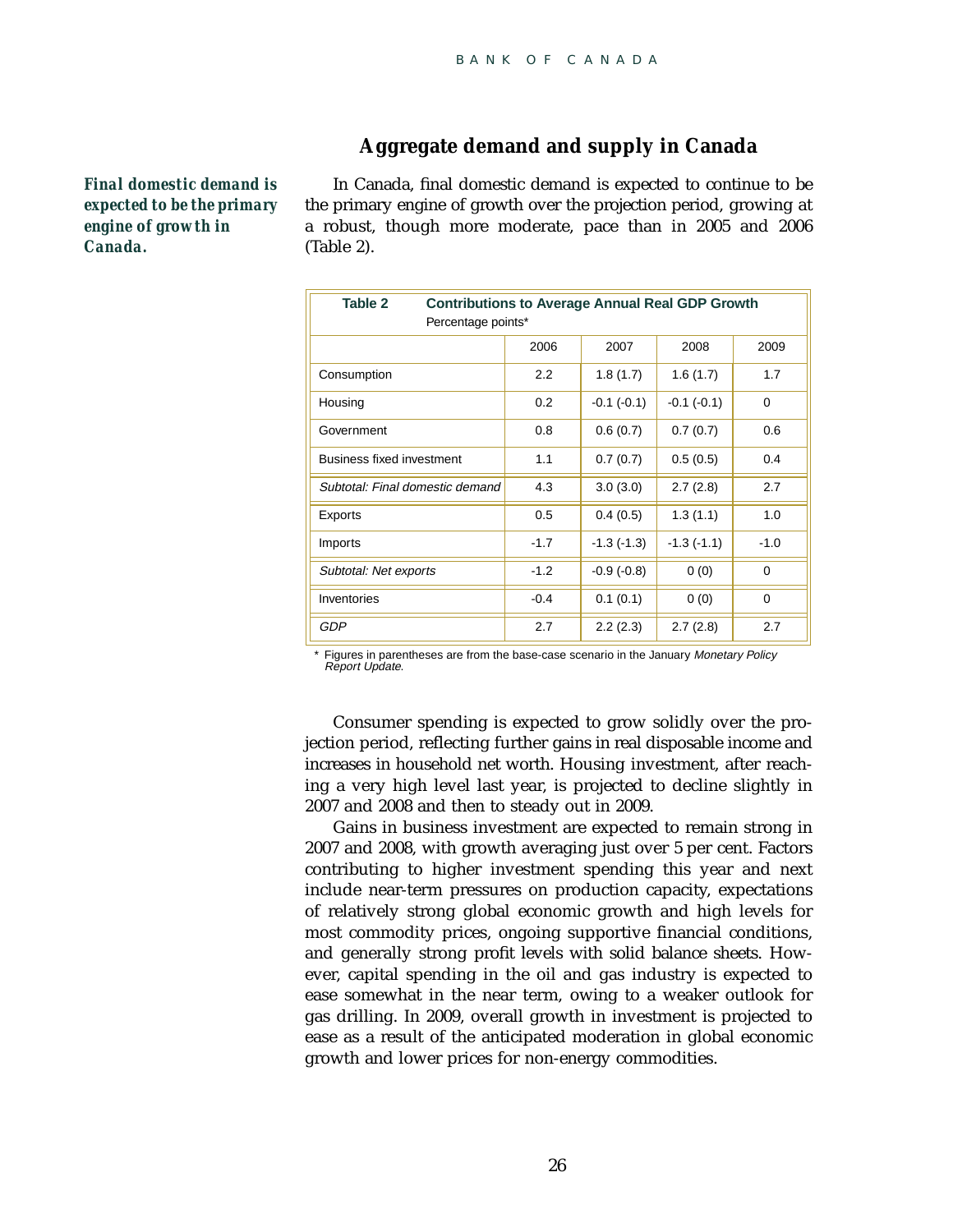In the base-case projection, it is assumed that the government sector will run balanced budgets throughout the projection period, and that the real growth of government spending on goods and services will decelerate to average just under 3 per cent through 2009.

As growth in U.S. domestic demand slows through mid-2007, Canadian exports are expected to ease slightly in the first half of 2007. But with the projected subsequent strengthening of U.S. growth, Canada's exports should pick up over the remainder of the projection period. In contrast, further substantial increases in investment in machinery and equipment should contribute to continued strong growth in imports throughout 2007 and 2008. Hence, net exports are projected to exert a slightly greater drag on overall growth in 2007 than projected in the January *Update*, with this drag diminishing over the course of the year.

In the Bank's base-case projection, economic growth increases through 2007, with quarterly growth averaging just below 2 1/2 per cent in the first half of the year and just above 2 1/2 per cent in the second half (Chart 15). This implies average annual growth for 2007 of 2.2 per cent, slightly lower than in the January *Update*, largely reflecting the impact of the weaker U.S. economic outlook on Canadian export growth. For 2008 and 2009, GDP growth is projected at 2.7 per cent.

In the base-case scenario for Canada, the assumption for potential output growth in both 2007 and 2008 remains unchanged at 2.8 per cent.<sup>10</sup> For 2009, growth of the labour supply is assumed



<sup>10.</sup> This continues to reflect an assumed rate of trend labour productivity growth of 1 1/2 per cent and trend growth in labour input of 1  $1/\overline{4}$  per cent.

*Net exports are expected to continue to exert a drag on growth through 2007.*

*GDP growth in Canada is projected to be 2.2 per cent in 2007 and 2.7 per cent in both 2008 and 2009.*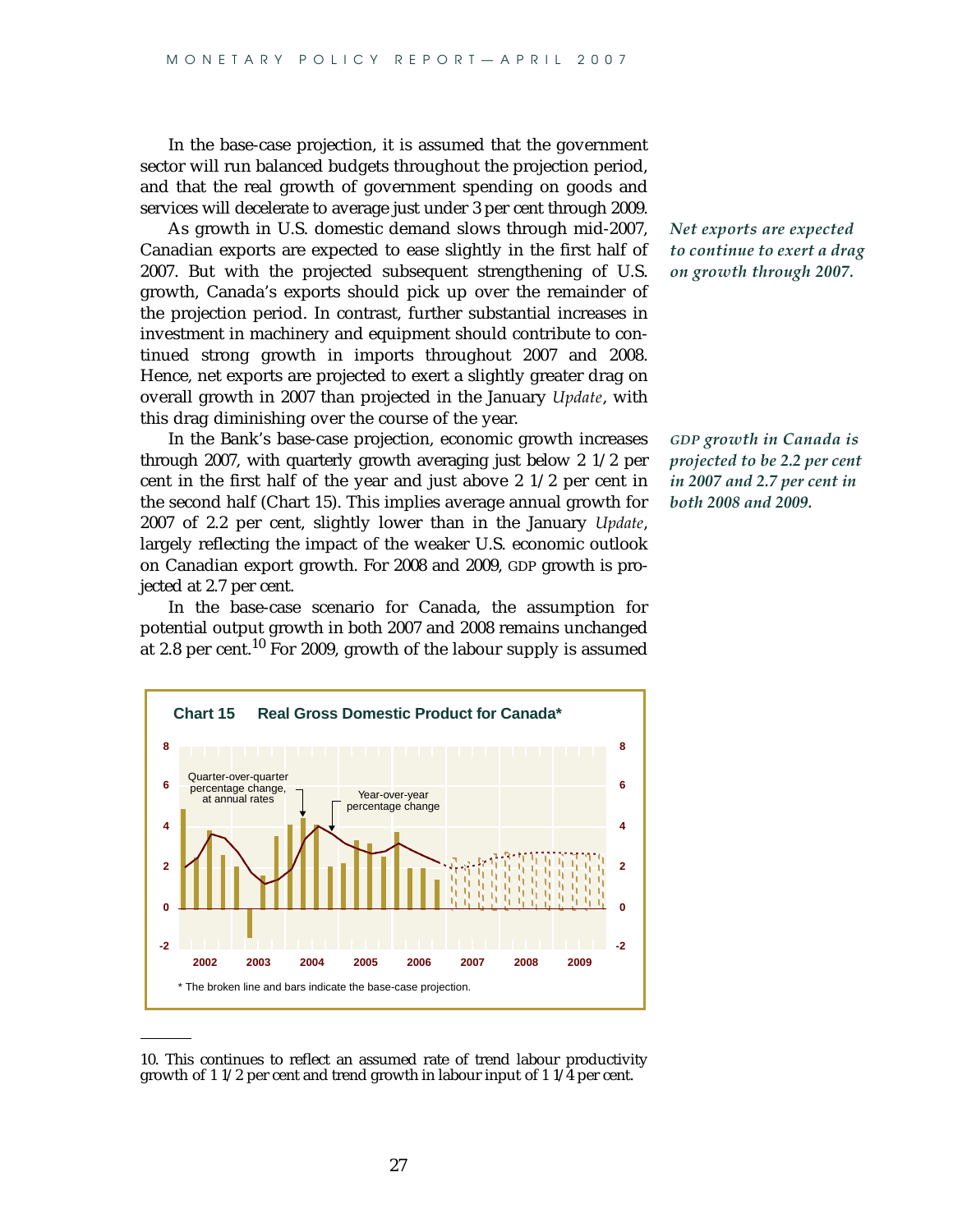to ease slightly by 0.1 per cent from 1 1/4 per cent in 2007 and 2008, implying potential growth of about 2.7 per cent. This 0.1 percentage point reduction in potential growth in 2009 reflects the Governing Council's judgment regarding the impact on the labour force of increased retirements as the first members of the babyboom generation enter their early sixties. (See Technical Box 3.)  $^{11}$ 

With these growth profiles for GDP and potential growth, the economy would move back to its production capacity in the second half of 2007 and stay there for the remainder of the projection period. In this base-case projection, it is chiefly the recent slowdown and subsequent pickup of the U.S. economy that bring aggregate supply and demand in Canada back into balance and keep them there.

#### **The outlook for inflation**

The Bank's projection is that core inflation will remain above 2 per cent in the coming months, but return to 2 per cent by the end of 2007 and stay there for the rest of the projection period (Table 3). With medium- and longer-term expectations of inflation well anchored, the inflation projection largely reflects the combined influence of the balance between aggregate demand and supply, and relative price developments. Excess demand through late 2006 and into 2007, combined with the projected momentum in core food prices, is expected to keep core inflation above 2 per cent in the near term. But two factors are expected to bring core inflation back to 2 per cent, despite a projected lessening of the downward pressure from import prices. First, the upward pressure coming from the economy operating slightly above its potential output is expected to dissipate, since excess demand is projected to be eliminated in the second half of 2007. Second, the significant contribution to inflation coming from housing price increases is expected to continue to decline.

The projected path for the 12-month rate of increase in the total CPI reflects both the slightly higher projected track for core inflation in 2007 and expectations for energy prices, as well as changes in indirect taxes. Total CPI inflation is expected to be 1.9 per cent in the second quarter of 2007. With the direct effect of the GST cut ending in July 2007, upward-sloping futures curves for crude oil and natural gas prices and marked year-over-year

*Core inflation is expected to return to 2 per cent by the end of 2007.*

*Total CPI inflation is expected to return to 2 per cent by mid-2008 and remain there over the rest of the projection period.*

<sup>11.</sup> Technical Box 3 describes model-based estimates and projections of trend labour input growth. These estimates, together with judgments regarding the implications of various factors that are not captured by the estimated model, informed the Governing Council's assumptions regarding the growth of trend labour supply.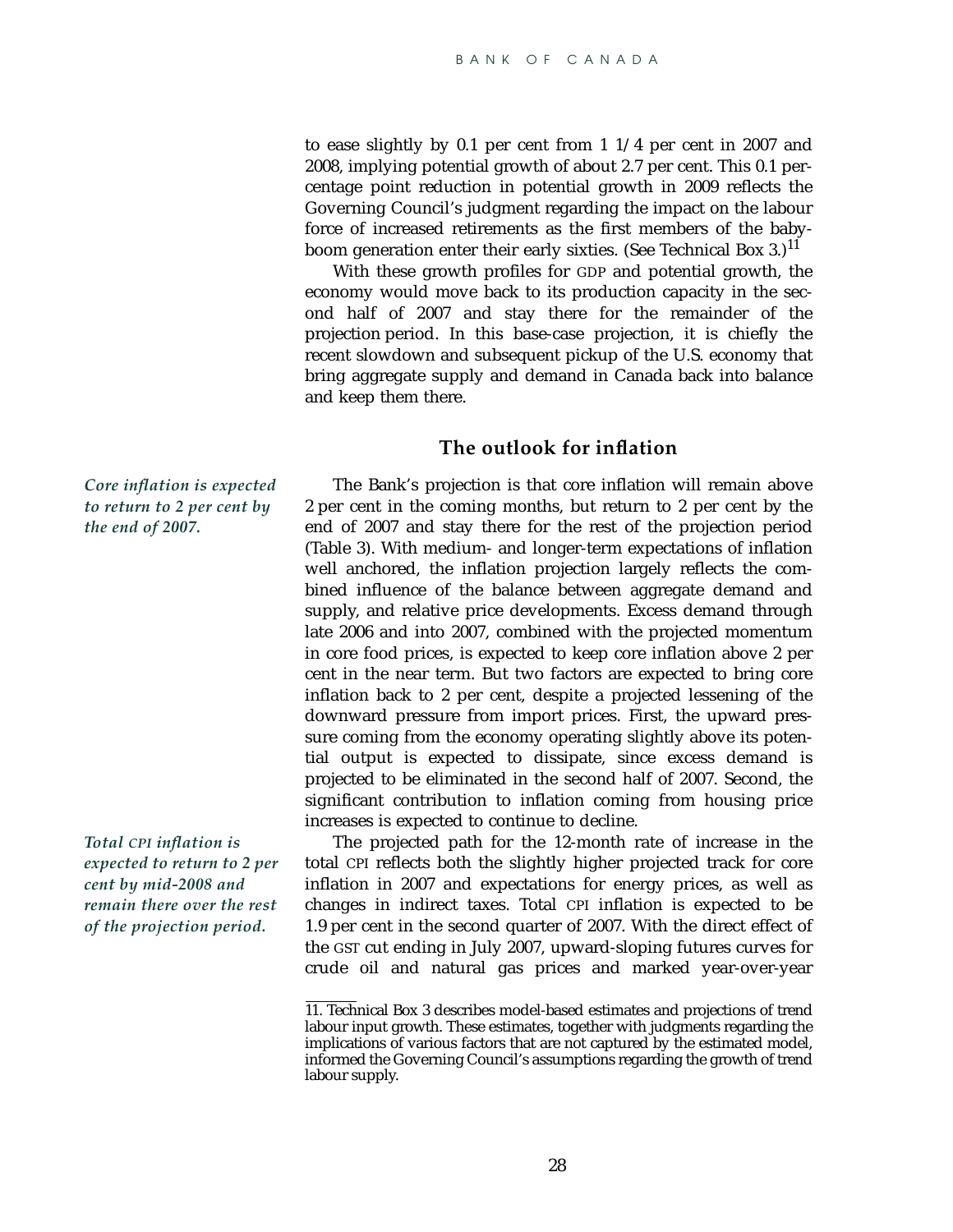increases in gasoline prices, total CPI inflation is projected to move up in the second half of 2007, peaking in the fourth quarter of  $2007$  at about 2.8 per cent.<sup>12</sup> Thereafter, total CPI inflation is expected to decline, returning to the 2 per cent target by mid-2008 and staying there for the remainder of the projection period.

This inflation projection is consistent with an unchanged target for the overnight interest rate, largely because the impact of the current slowdown in U.S. GDP growth on the Canadian economy is sufficient to bring total demand for goods and services in Canada back into line with supply.

| Summary of the Base-Case Projection*<br>Table 3                      |              |              |                |                |              |      |  |  |  |
|----------------------------------------------------------------------|--------------|--------------|----------------|----------------|--------------|------|--|--|--|
|                                                                      | 2006         |              | 2007           |                | 2008         | 2009 |  |  |  |
|                                                                      | Q4           | Q1           | Q <sub>2</sub> | H <sub>2</sub> |              |      |  |  |  |
| Real GDP<br>(quarterly growth or average)                            | 1.4          | 2.5          | 2.3            | 2.6            | 2.8          | 2.7  |  |  |  |
| quarterly growth at annual rates)**                                  | (1.5)        | (2.4)        | (2.6)          | (2.8)          | (2.9)        |      |  |  |  |
| Real GDP<br>(year-over-year percentage change)                       | 2.3<br>(2.3) | 2.0<br>(1.9) | 2.1<br>(2.1)   | 2.4<br>(2.5)   | 2.7<br>(2.8) | 2.7  |  |  |  |
| Core inflation<br>(year-over-year percentage change)                 | 2.2<br>(2.2) | 2.3<br>(2.1) | 2.2<br>(2.0)   | 2.1<br>(2.0)   | 2.0<br>(2.0) | 2.0  |  |  |  |
| Total CPI<br>(year-over-year percentage change)                      | 1.3<br>(1.3) | 1.9<br>(1.2) | 1.9<br>(1.0)   | 2.6<br>(1.7)   | 2.1<br>(2.0) | 2.0  |  |  |  |
| Total CPI<br>(excluding the effect of changes)<br>in indirect taxes) | 1.8          | 2.4          | 2.4            | 2.6            | 2.1          | 2.0  |  |  |  |
| (year-over-year percentage change)                                   | (1.8)        | (1.7)        | (1.5)          | (1.7)          | (2.0)        |      |  |  |  |
| WTI ***<br>(level)                                                   | 60<br>(60)   | 58<br>(56)   | 64<br>(58)     | 68<br>(61)     | 70<br>(63)   | 70   |  |  |  |

\* Figures in parentheses are from the January Monetary Policy Report Update.<br>\*\* For half and full vears the number reported is the average of the respective g

For half and full years, the number reported is the average of the respective quarter-to-

quarter percentage growth at annual rates. \*\*\* Assumption for the price of West Texas Intermediate crude oil (US\$ per barrel), based on an average of futures contracts over the two weeks ending 20 April 2007

<sup>12.</sup> The year-over-year rate of increase in gasoline prices is expected to spike up in the last quarter of 2007, owing partly to base-year effects related to a temporary easing in gasoline prices in 2006.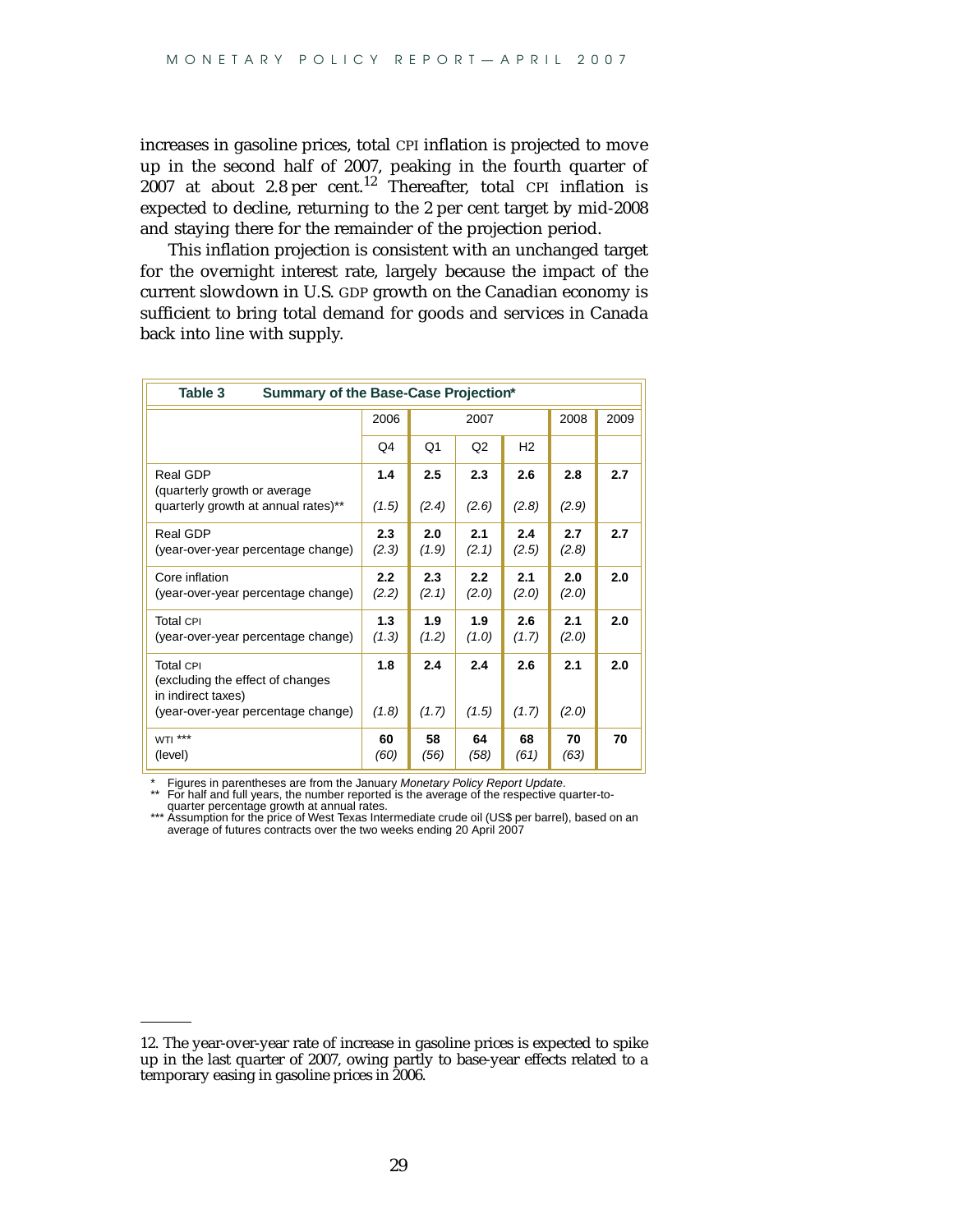#### Technical Box 3 **Estimates of Trend Labour Input**

<span id="page-30-0"></span>Over the next two years, the leading edge of the baby boom cohort—those born between 1946 and 1964—will reach 62 years of age, the average age of retirement in Canada. This development will put downward pressure on the growth of labour supply and, hence, on that of potential output over the coming decades.

Since 1980, growth in labour input has accounted for just over half of real GDP growth.<sup>1</sup> Most of this rise in labour input growth can be attributed to an increase in the working-age population and to the strong increase in the labour force participation of women. These two factors have been partially offset by a declining trend in average hours worked.

Bank staff have estimated the trend in labour input over the next decade by combining Statistics Canada projections of the working-age population with models of the average length of the workweek and the labour force employment rate. Statistics Canada projects that growth in the working-age population will begin declining in 2007 and will continue to decline over the next decade because of the cumulative impact of past decreases in the national fertility rate (Chart A).<sup>2</sup> Bank modelling projects average hours worked to remain relatively stable over the next decade. Using a cohort-based model, $3$ Bank staff estimate that the aggregate trend employment rate began to fall in 2006, owing to the increased share in the workforce of individuals 62 and over whose average employment rates are lower than those of younger workers (Chart B). This analysis also suggests that the recent increase in the employment rates of women aged 55 and over is mainly a structural phenomenon that will likely continue in the years to come. This should help moderate the drop in the aggregate employment rate.

Accordingly, the model-based estimate of trend labour input growth falls from 1.5 per cent over the 2004–06 period to 1.1 per cent over the 2007–09 period and to 0.6 per cent over the 2013–15 period.

Several factors that could help to offset some of the estimated decline in the employment rate are not accounted for in the model. As the labour pool shrinks, employers and governments may take further measures to reduce or eliminate barriers to continued labour force participation beyond the conventional retirement age. Continued improvements in health and life expectancy, together with the changing nature of work towards jobs that are less physically demanding, might raise the employment rates of older workers. If couples are making joint retirement decisions, the projected increase in the employment rates of older women might have a positive spillover effect on the employment rates of older men (although this effect could also work in the other direction). Finally, the projected reduction in the labour supply might increase the real wage, creating an incentive for more young workers to enter the labour market and for older workers to delay their retirement. For these and other reasons, some judgment is applied to the modelbased estimates in coming to a balanced view of trend labour supply growth going forward.

<sup>1.</sup> Real output growth can be divided into labour productivity growth and labour input growth. The latter can be decomposed further into growth of the working-age population, the change in the labour force employment rate, and the change in the average length of the workweek. The labour force employment rate is defined as the number of people employed divided by the labour force. Trend labour input is driven by the trend in labour supply.

<sup>2.</sup> The medium scenario from Statistics Canada's population projections is used to project the size and composition of the working-age population. For more details on the assumptions underlying the population projection, see Statistics Canada (2005), *Population Projections for Canada, Provinces* and Territories.<br>3. The trend employment rate is projected using a birth-cohort-specific model that captures move-

ments in labour demand, age effects, wealth effects, the impact of the E.I. system, and a birth-cohort effect for females. A more detailed description will be provided in an upcoming *Bank of Canada Review* article.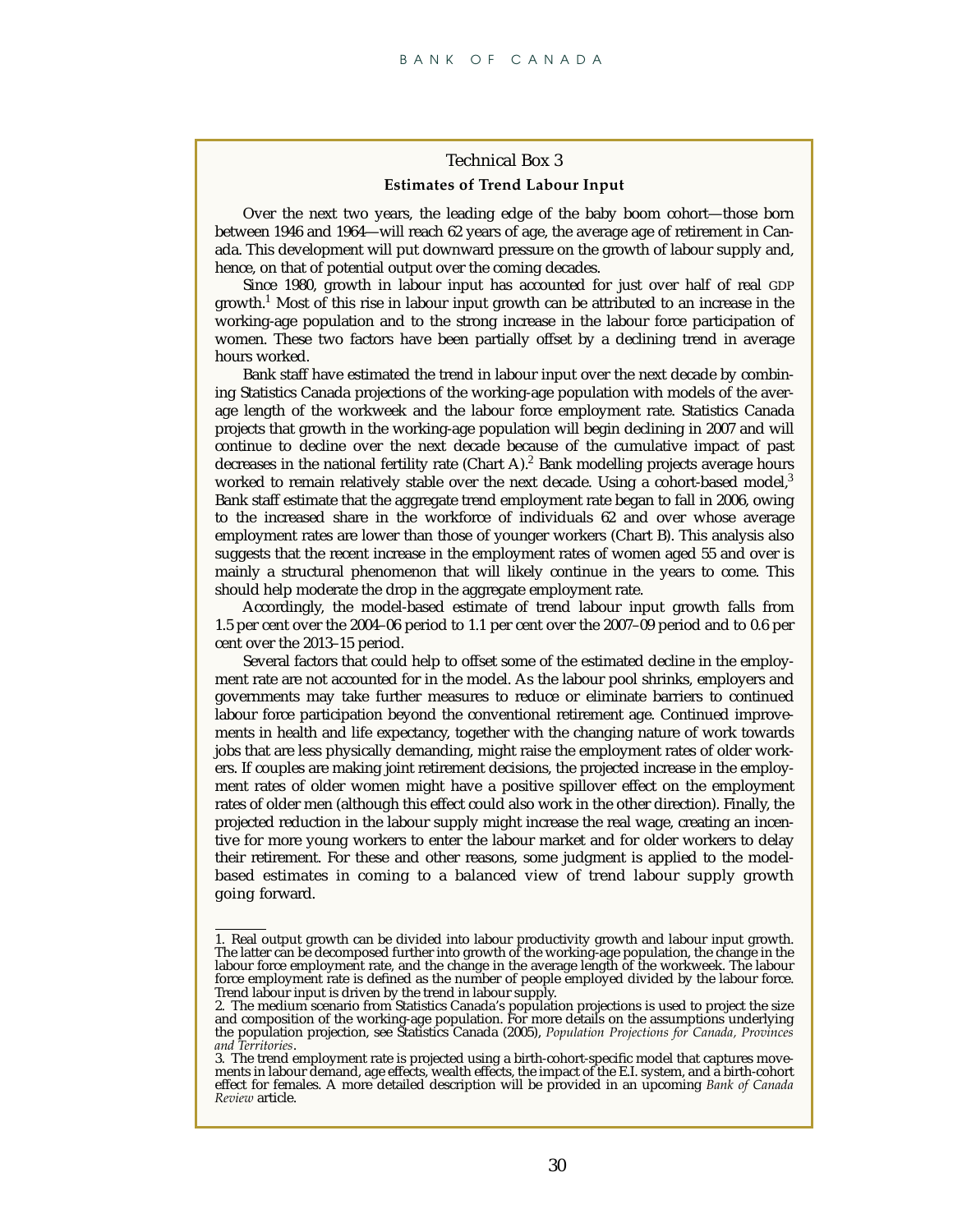|             | Technical Box 3 (continued)<br><b>Components of Model-Based Trend Canadian Labour Input Growth</b> |                                                                               |                                         |                                              |  |  |  |  |  |  |  |
|-------------|----------------------------------------------------------------------------------------------------|-------------------------------------------------------------------------------|-----------------------------------------|----------------------------------------------|--|--|--|--|--|--|--|
|             | Model-<br>based trend<br>rate of<br>labour input<br>growth                                         | <b>Statistics Canada's</b><br>projection for the<br>working-age<br>population | Model-based trend<br>employment<br>rate | Model-based trend<br>average hours<br>worked |  |  |  |  |  |  |  |
| 1998-00     | 1.6                                                                                                | 1.2                                                                           | 61.1                                    | 34.3                                         |  |  |  |  |  |  |  |
| $2001 - 03$ | 1.9                                                                                                | 1.4                                                                           | 62.2                                    | 34.2                                         |  |  |  |  |  |  |  |
| 2004-06     | 1.5                                                                                                | 1.4                                                                           | 62.7                                    | 34.1                                         |  |  |  |  |  |  |  |
| 2007-09     | 1.1                                                                                                | 1.2                                                                           | 62.5                                    | 34.1                                         |  |  |  |  |  |  |  |
| $2010 - 12$ | 0.9                                                                                                | 1.0                                                                           | 62.3                                    | 34.1                                         |  |  |  |  |  |  |  |
| $2013 - 15$ | 0.6                                                                                                | 0.9                                                                           | 61.8                                    | 34.1                                         |  |  |  |  |  |  |  |